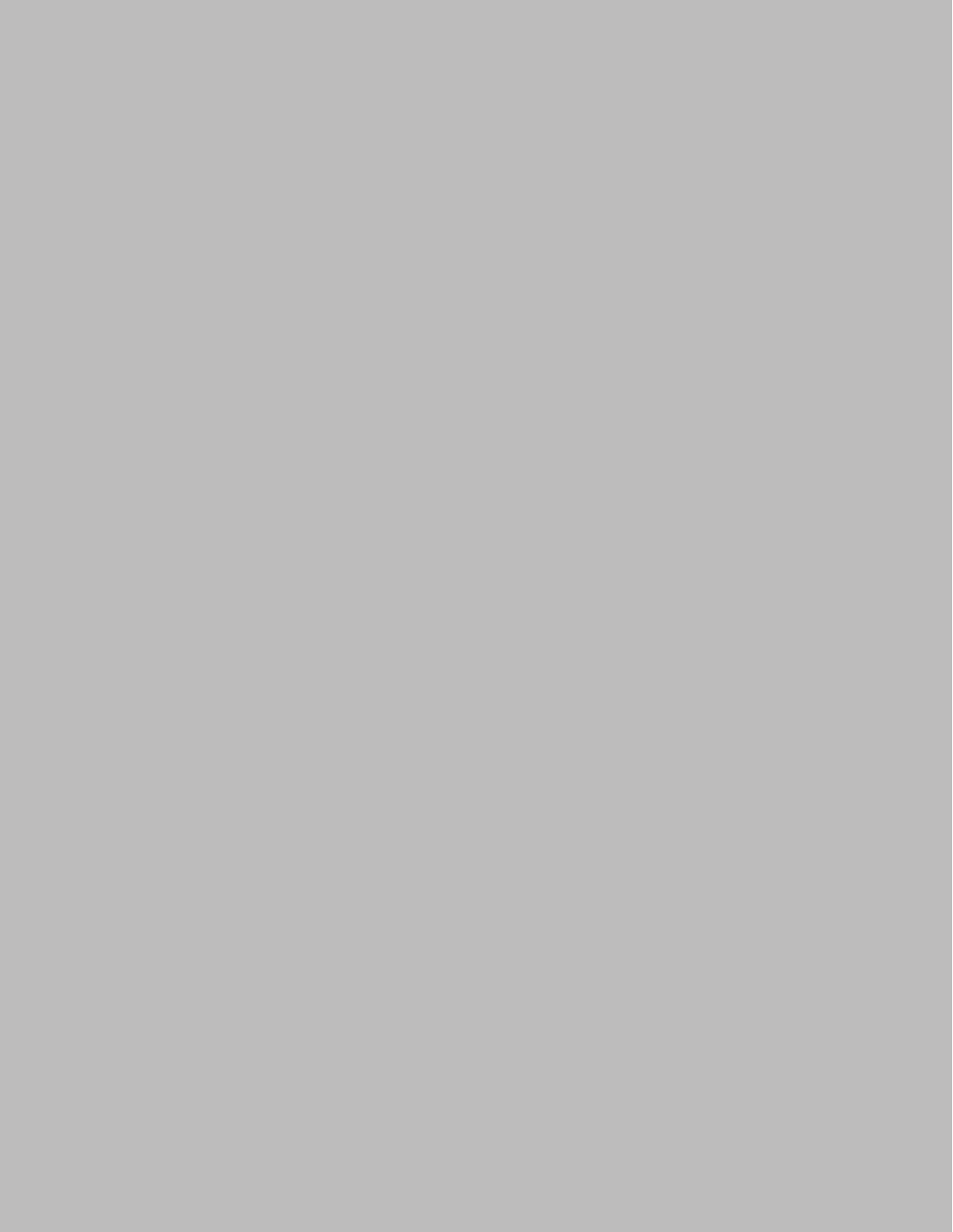# **Status report on Part D**

## **Chapter summary**

Part D of Medicare provides an outpatient prescription drug benefit through the use of competing private plans. To observe program performance, we examined several indicators of beneficiary access and program spending, discussed below.

*Enrollment in Part D*—All but about 4.5 million of 45 million Medicare beneficiaries have Part D drug coverage or its equivalent. In early 2009, about 59 percent of beneficiaries were enrolled in Part D plans, 31 percent had other sources of creditable coverage, and 10 percent had no drug coverage or coverage less generous than Part D. Among those in Part D plans, nearly 10 million low-income individuals (21 percent of all Medicare beneficiaries) received extra help with premiums and cost sharing through the low-income subsidy (LIS). Roughly two-thirds of Part D enrollees are in stand-alone prescription drug plans (PDPs); the rest are in Medicare Advantage– Prescription Drug plans (MA–PDs).

*Benefit offerings for 2010*—Sponsors are offering about 7 percent fewer PDPs than in 2009. About 10 percent fewer MA–PDs are available, reflecting a decline in the number of private fee-for-service plans and local health maintenance organizations. Beneficiaries will continue to have a choice of 41 to 55 PDP options, along with many MA–PDs. For 2010, sponsors are

### **In this chapter**

- Part D enrollees' access to prescription drug benefits
- Costs of Part D
- Measuring plan performance in Part D
- Policy issues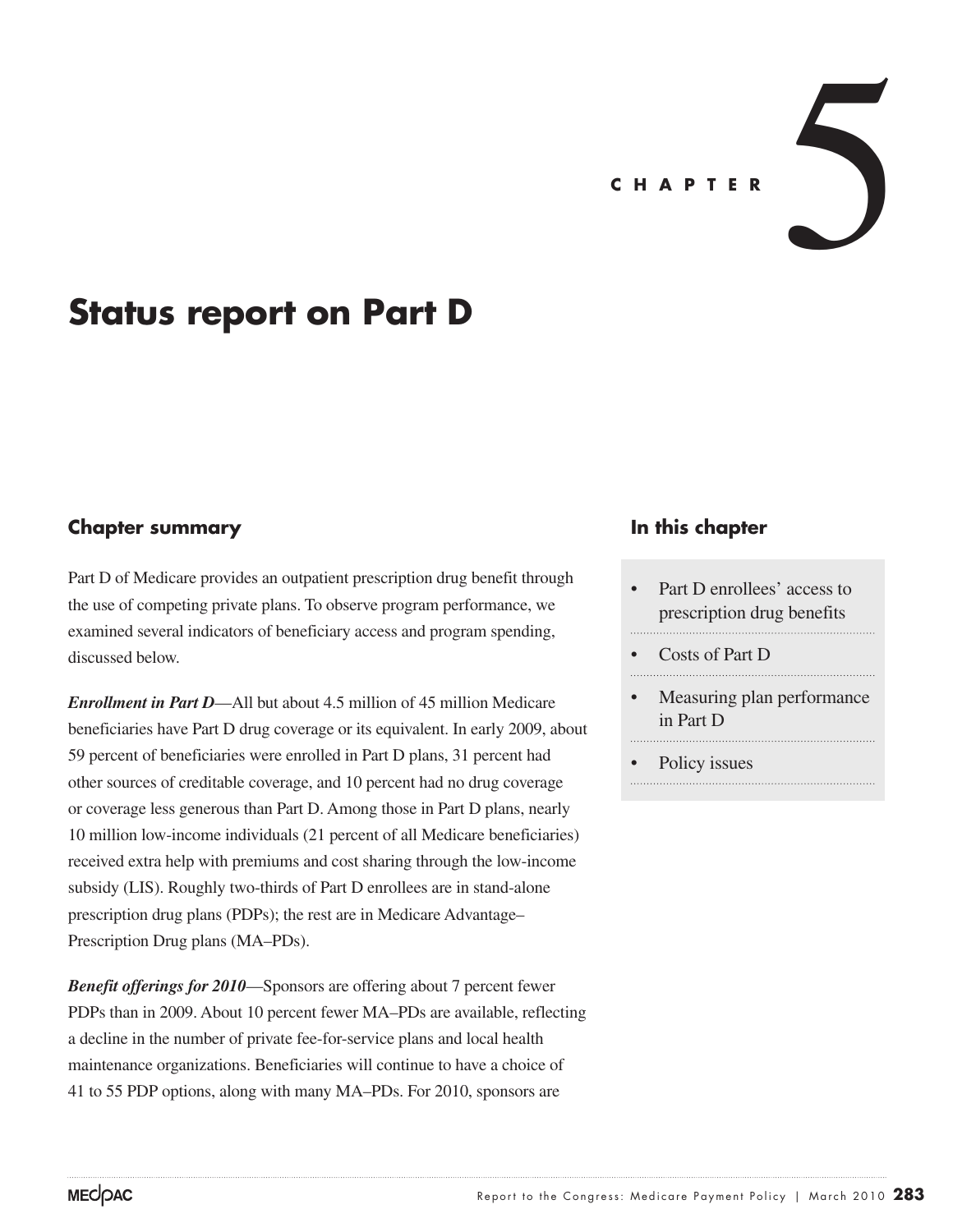tightening benefit designs for PDPs with respect to deductibles and gap coverage while keeping largely the same benefit structure for MA–PDs.

*Growth in Part D premiums*—At the time of publication, Part D enrollees in 2010 are paying, on average, about \$30.50 per month, up less than \$2 (6 percent) from 2009. In 2010, the average PDP enrollee pays about \$37.70 per month, about \$2.60 more (7 percent) than in 2009. For the average MA enrollee, the portion of MA premiums attributable to drug benefits declined by about \$0.60 (4 percent) to \$14 per month.

*Plans available at no premium to LIS enrollees*—CMS sets a maximum amount in each region that Medicare will pay for extra help with premiums through the LIS. If a basic-benefit plan's premium falls below that threshold, LIS enrollees in that plan pay no premium. In 2010, about the same number of PDPs met this criterion as in 2009 (307), and each region has at least 4 such PDPs. CMS needed to reassign an estimated 1.06 million LIS enrollees to plans offered by a different sponsor because their previous plan's premium no longer fell below the 2010 LIS threshold roughly the same number as in 2009.

*Part D spending***—In** 2008 and 2009, Part D spending totaled \$49 billion and an estimated \$53 billion, respectively. In 2008, payments for premiums and costsharing assistance under the LIS were the largest component of Part D spending. In 2008 and 2009, Medicare's reinsurance payments for the highest spending enrollees were the fastest growing component of Part D, partly because of the difficulty of negotiating rebates for high-cost drugs and biologics that have few competing therapies.

*Measuring quality in Part D*—CMS publishes 19 performance metrics aggregated into a 5-star rating system through the Medicare Prescription Drug Plan Finder at www.medicare.gov. Two metrics address patient safety, and the rest focus on customer service and enrollee satisfaction. For 2010, CMS has set more requirements addressing how sponsors operate, monitor, and report on their plans' medication therapy management programs. ■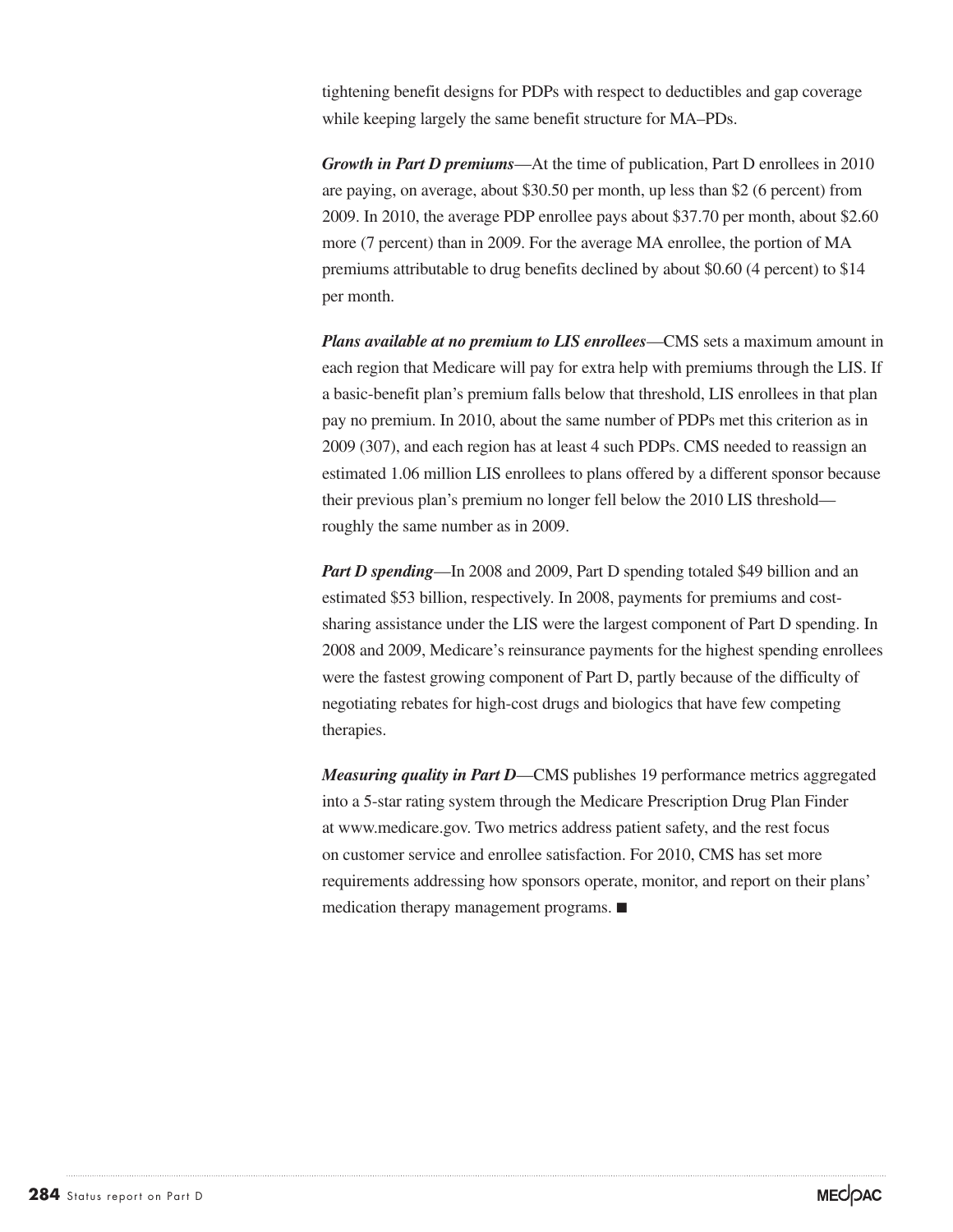**T A B L E**

#### **5 –1 Parameters of the defined standard benefit increase over time**

|                                                               | 2006     | 2007     | 2008     | 2009     | 2010     |
|---------------------------------------------------------------|----------|----------|----------|----------|----------|
| Deductible                                                    | \$250.00 | \$265.00 | \$275.00 | \$295.00 | \$310.00 |
| Initial coverage limit                                        | 2,250.00 | 2,400.00 | 2,510.00 | 2.700.00 | 2,830.00 |
| Annual out-of-pocket spending threshold                       | 3,600.00 | 3,850.00 | 4.050.00 | 4.350.00 | 4,550.00 |
| Total covered drug spending at annual out-of-pocket threshold | 5,100.00 | 5,451.25 | 5,726.25 | 6,153.75 | 6.440.00 |
| Maximum amount of cost sharing in the coverage gap            | 2.850.00 | 3.051.25 | 3.216.25 | 3.453.75 | 3,610.00 |
| Minimum cost sharing above annual out-of-pocket threshold:    |          |          |          |          |          |
| Copay for generic/preferred multisource drug prescription     | 2.00     | 2.15     | 2.25     | 2.40     | 2.50     |
| Copay for other prescription drugs                            | 5.00     | 5.35     | 5.60     | 6.00     | 6.30     |
| Source: CMS, Office of the Actuary.                           |          |          |          |          |          |

Each year since 2006, the Commission has provided a status report on Medicare's Part D prescription drug program. To monitor the ability of the program—under its competitive approach—to meet the Medicare goals of maintaining beneficiary access while holding down program spending, we examine several performance indicators: beneficiaries' access to prescription drugs, including among other things data on enrollment and changes in Part D plan benefit designs and formularies for 2010; program costs; and the quality of services.

## **Background**

Medicare's payment system for Part D, which uses competing private plans to deliver drug benefits, is very different from its fee-for-service (FFS) payment systems. Instead of prices set administratively, as in FFS, Part D payments are based on bids submitted by plan sponsors.

Part D uses two avenues of competition designed to give plan sponsors an incentive to offer beneficiaries attractive prescription coverage while controlling growth in drug spending. First, private plans must compete for enrollees. Ideally, beneficiaries choose a plan that provides access to the medications they need at premiums and copays they are willing to pay, and they reevaluate that decision from time to time. In a second avenue of competition, sponsors may seek to gain market share by annually bidding below thresholds to qualify their plans to remain premium-free for most enrollees who receive Part D's low-income subsidy (LIS).

Medicare defines a standard Part D benefit structure with parameters that change at the same rate as the annual change in beneficiaries' average drug expenses (Table 5-1). (Within limits, plan sponsors can offer alternative benefit designs that have different benefit parameters.) For 2010, the defined standard benefit includes a \$310 deductible and 25 percent coinsurance until the enrollee reaches \$2,830 in total covered drug spending. Enrollees exceeding that total face a coverage gap, under which the enrollee is responsible for the full discounted price of covered drugs (usually without including manufacturers' rebates) up to an annual threshold of \$4,550 in out-ofpocket spending that excludes cost sharing paid by most sources of supplemental coverage, such as employersponsored policies. An individual with no other source of drug coverage reaches this limit at \$6,440 in total drug spending (the combination of the enrollee's spending plus spending the Part D plan covers). Enrollees with drug spending exceeding that amount pay the greater of either \$2.50 to \$6.30 per prescription or 5 percent coinsurance.

# **Part D enrollees' access to prescription drug benefits**

In general, Medicare beneficiaries appear to have good access to prescription drugs. All individuals have access to dozens of Part D plan options, and many continue to receive drug coverage through employers. A potential concern is whether enrollees who do not receive the LIS and have many prescriptions stay on their drug regimens once they reach Part D's coverage gap.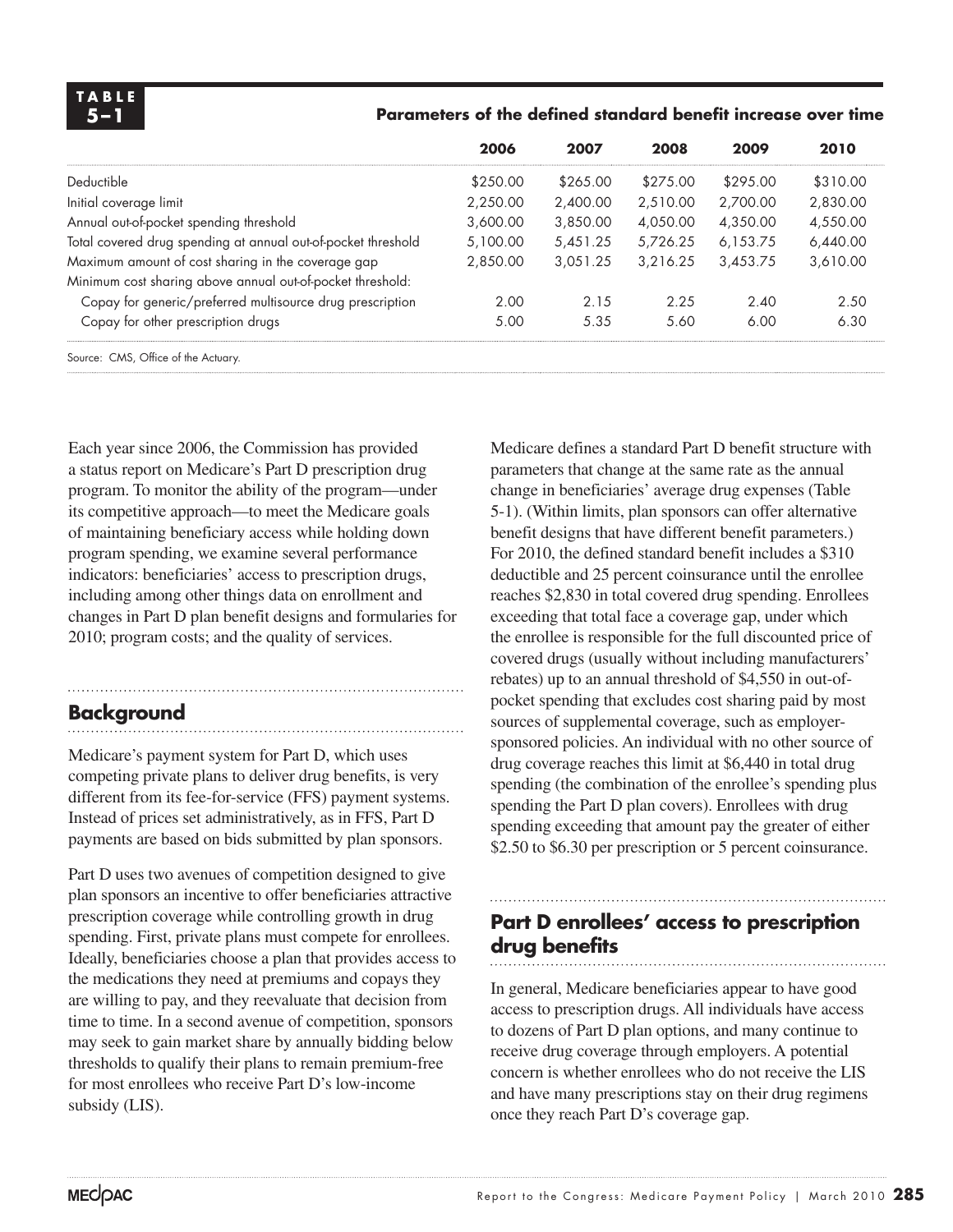#### **F I G U R E FIGURE 5–1**



Note: LIS (low-income subsidy), PDP (prescription drug plan), MA–PD (Medicare Advantage–Prescription Drug [plan]), RDS (retiree drug subsidy), FEHB (Federal Employees Health Benefits program), VA (Department of Veterans Affairs). TRICARE is the health program for military retirees and their dependents. Creditable coverage means drug benefits that are of equal or greater value to the basic Part D benefit. Sums may not add to totals due to rounding.

Source: CMS Management Information Integrated Repository data as of February 2009.

#### **In 2009, 90 percent of Medicare beneficiaries had drug coverage, 59 percent were in Part D plans**

In 2009, all but 10 percent of Medicare beneficiaries had drug coverage at least as generous as Part D's defined standard benefit—called creditable coverage (Figure 5-1). In February 2009, nearly 27 million of 45 million Medicare beneficiaries (59 percent of all beneficiaries, or 65 percent of those with creditable drug coverage) were enrolled in Part D plans.<sup>1</sup> Thirty-one percent of beneficiaries had other sources of creditable coverage,

such as employer-sponsored plans that receive Medicare's retiree drug subsidy (RDS), the Department of Veterans Affairs, TRICARE (the Department of Defense's health benefit for retired military members), and other payers.<sup>2</sup> An estimated 4.5 million Medicare beneficiaries (10 percent) had no drug coverage or coverage less generous than Part D's benefit. Research indicates that beneficiaries who do not enroll in Part D tend to have lower drug spending, better health, lower risk scores, and lower income (Heiss et al. 2006, Riley et al. 2009).

In 2009, about 9.7 million individuals (21 percent of all Medicare beneficiaries, or 36 percent of Part D enrollees) received the LIS. Of them, 6.3 million were dually eligible to receive Medicare and Medicaid. Another 3.3 million qualified for extra help either because they receive benefits through the Medicare Savings Program or Supplemental Security Income Program, or because they were determined eligible by the Social Security Administration (SSA) after applying directly to that agency. Among LIS beneficiaries, about 8 million (18 percent of all Medicare beneficiaries) are enrolled in stand-alone prescription drug plans (PDPs) and 1.7 million (4 percent) are in Medicare Advantage–Prescription Drug plans (MA–PDs). At the end of 2009, approximately 0.4 million Part D enrollees lost their "deemed status" for the LIS because they no longer qualified for Medicaid, no longer belonged to a Medicare Savings Program, or no longer received Supplemental Security Income. This means that, to receive the LIS in 2010, they had to apply to the SSA and be found eligible (Centers for Medicare & Medicaid Services 2009f). Recent changes in the law affect the types of resources that SSA considers when beneficiaries apply for the LIS, and it estimates that more than 1 million are newly eligible as a result (Social Security Administration 2010).<sup>3</sup>

In 2007, Part D enrollees were more likely to be female and minority than the overall Medicare population (see Table 5-A1 in the [online appendix](http://medpac.gov/chapters/Mar10_Ch05_APPENDIX.pdf) to this chapter, available at http://www.medpac.gov). Compared with PDP enrollees, beneficiaries enrolled in MA–PDs were less likely to be disabled and more likely to be Hispanic, reflecting in part the demographics of areas where MA– PDs are located. LIS enrollees were more likely to be female, minority, and disabled beneficiaries under age 65 than Medicare beneficiaries overall.

Part D enrollment varies geographically. In each of the 34 PDP regions across the country, 2007 enrollment ranged between 40 percent and 68 percent of Medicare beneficiaries (Figure 5-A1 in the online appendix to this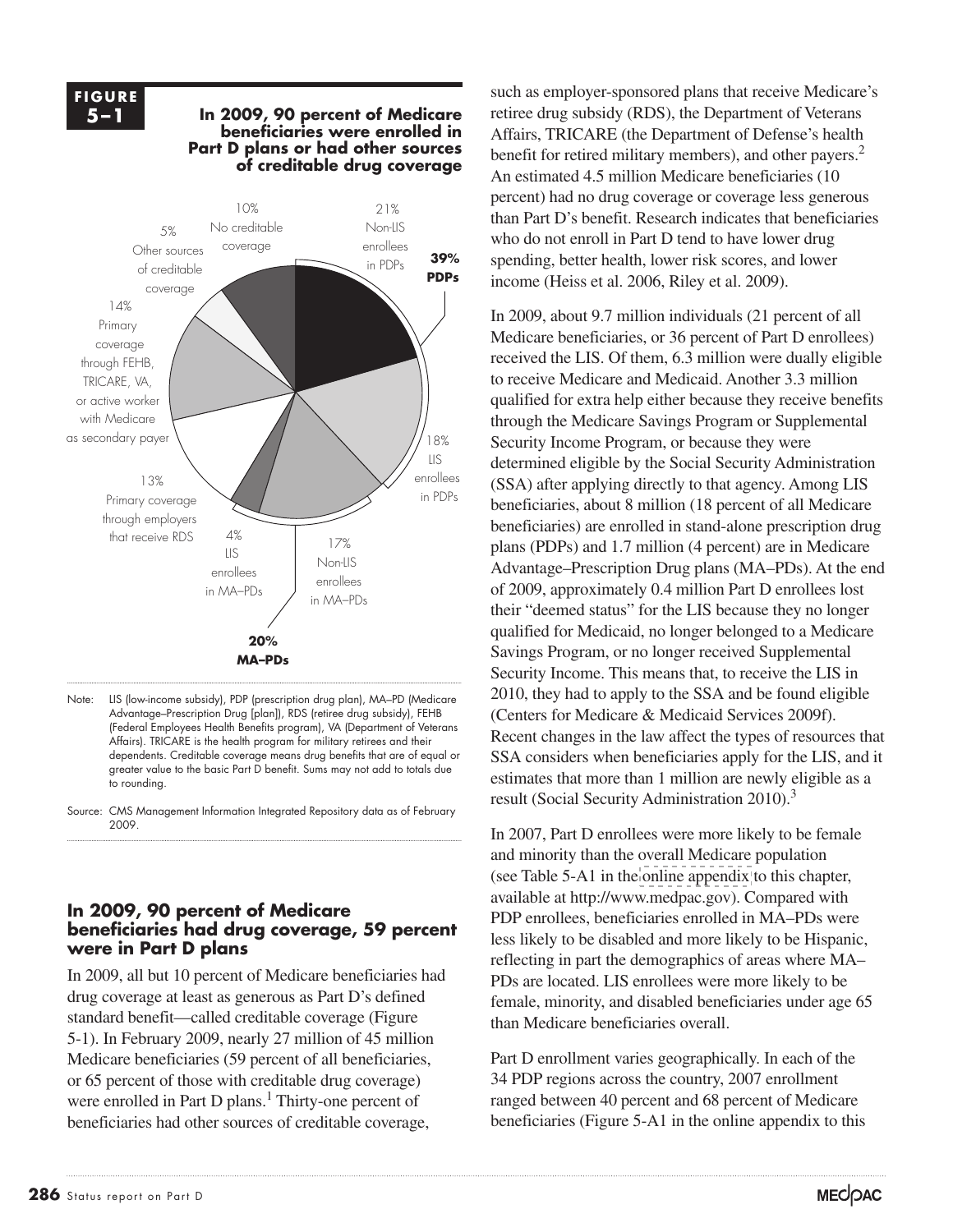chapter). Part D enrollment tends to be lower in states with large employers that receive Medicare's RDS, such as Michigan and Ohio. In parts of the West (Nevada, New Mexico, Colorado, and California), Florida, and parts of the Northeast (Pennsylvania and West Virginia), 40 percent or more of enrollees are in MA–PDs (Figure 5-A2 in the [online appendix](http://medpac.gov/chapters/Mar10_Ch05_APPENDIX.pdf) to this chapter). By comparison, in other parts of the Northeast, Midwest, and in the South central states, fewer than 20 percent of Part D enrollees are in MA–PDs.

The number of beneficiaries receiving the Part D LIS also varies considerably by region. In 2007, 50 percent or more of enrollees in Alaska, Maine, New Hampshire, Mississippi, Alabama, Louisiana, and Tennessee received the LIS (Figure 5-A3 in the [online appendix](http://medpac.gov/chapters/Mar10_Ch05_APPENDIX.pdf) to this chapter). By comparison, no more than 30 percent of enrollees in the upper Midwest and several central western states received the LIS. Participation rates in the Part D LIS reflect factors such as underlying rates of poverty and health status, the degree to which state outreach efforts were successful at enrolling eligible individuals, and how states set eligibility criteria. For example, states can increase the numbers of beneficiaries who may join a Medicare Savings Program by not counting certain types of assets or sources of income in their eligibility criteria for Medicaid benefits (Medicare Payment Advisory Commission 2008).

## **Distribution of enrollment across plan types**

Most Part D enrollees are in plans other than the Part D standard benefit; those plans are actuarially equivalent to the standard benefit or are enhanced in some way. Actuarially equivalent plans have the same average benefit value as defined standard plans but a different benefit structure (both actuarially equivalent and defined standard plans are referred to as basic benefits).<sup>4</sup> For example, a plan may use tiered copays (e.g., charging \$7 per generic prescription and \$50 for a prescription of a brand-name drug) rather than 25 percent coinsurance. Alternatively, instead of having a deductible, a plan may use cost sharing equivalent to a rate higher than 25 percent. Once a sponsor offers at least one PDP with basic benefits in a region, it may also offer a plan with enhanced benefits—basic and supplemental coverage combined, with a higher average benefit value. Medicare does not subsidize supplemental benefits; enrollees must pay the full premium for the additional coverage.

In 2009, 63 percent of PDP enrollees were in actuarially equivalent basic plans, most with tiered copays. Another

26 percent of PDP enrollees had enhanced benefits—the typical enhancement being a lower deductible rather than benefits in the coverage gap.<sup>5</sup> MA–PD enrollees were also predominantly in plans that use copays, and 94 percent were in enhanced plans.

Enrollees in PDPs are more likely to have a deductible than enrollees in MA–PDs. In 2009, about half of PDP enrollees paid no deductible or a lower deductible than was prescribed in the defined standard benefit; the remaining enrollees were in plans with the standard \$295 deductible. By comparison, 95 percent of MA–PD enrollees had no deductible. This situation reflects, under the Part C payment system (which is used to pay MA plans), the ability of MA–PDs to use 75 percent of the difference between the plan's benchmark payment and its bid for providing Part A and Part B services (known as Part C rebate dollars) to supplement benefits or lower premiums. Many MA–PDs use some of their Part C rebate dollars to enhance their Part D benefit by charging no deductible, providing benefits in the coverage gap, or reducing their premium.

A similar pattern of differences between PDPs and MA-PDs holds for benefits in Part D's coverage gap (Figure 5-2, p. 288). In 2009, only 7 percent of PDP enrollees (1.1 million beneficiaries) were in plans that offered benefits in the coverage gap, usually for generic drugs rather than brand-name drugs. However, 45 percent of PDP enrollees received Part D's LIS, which effectively eliminates their coverage gap. By comparison, 63 percent of MA–PD enrollees (4.1 million beneficiaries) were in plans offering gap coverage, generally covering generics but not brandname drugs.

#### **Use of Part D benefits and share of enrollees reaching the coverage gap**

Prescription drugs are used widely by beneficiaries. According to the Commission's analysis of 2007 prescription drug event data, nearly 92 percent of Part D plan enrollees filled at least one prescription during the year. Enrollees filled an average of 3.9 prescriptions per month, with considerably higher average utilization among those who received the LIS (4.6 per month) than among beneficiaries who did not (3.4 per month). While LIS enrollees tend to have a greater disease burden than non-LIS enrollees, under Part D they have much lower cost sharing, ranging from no copays to about \$6 per prescription for dual-eligible beneficiaries who have the most comprehensive benefits. Other LIS enrollees pay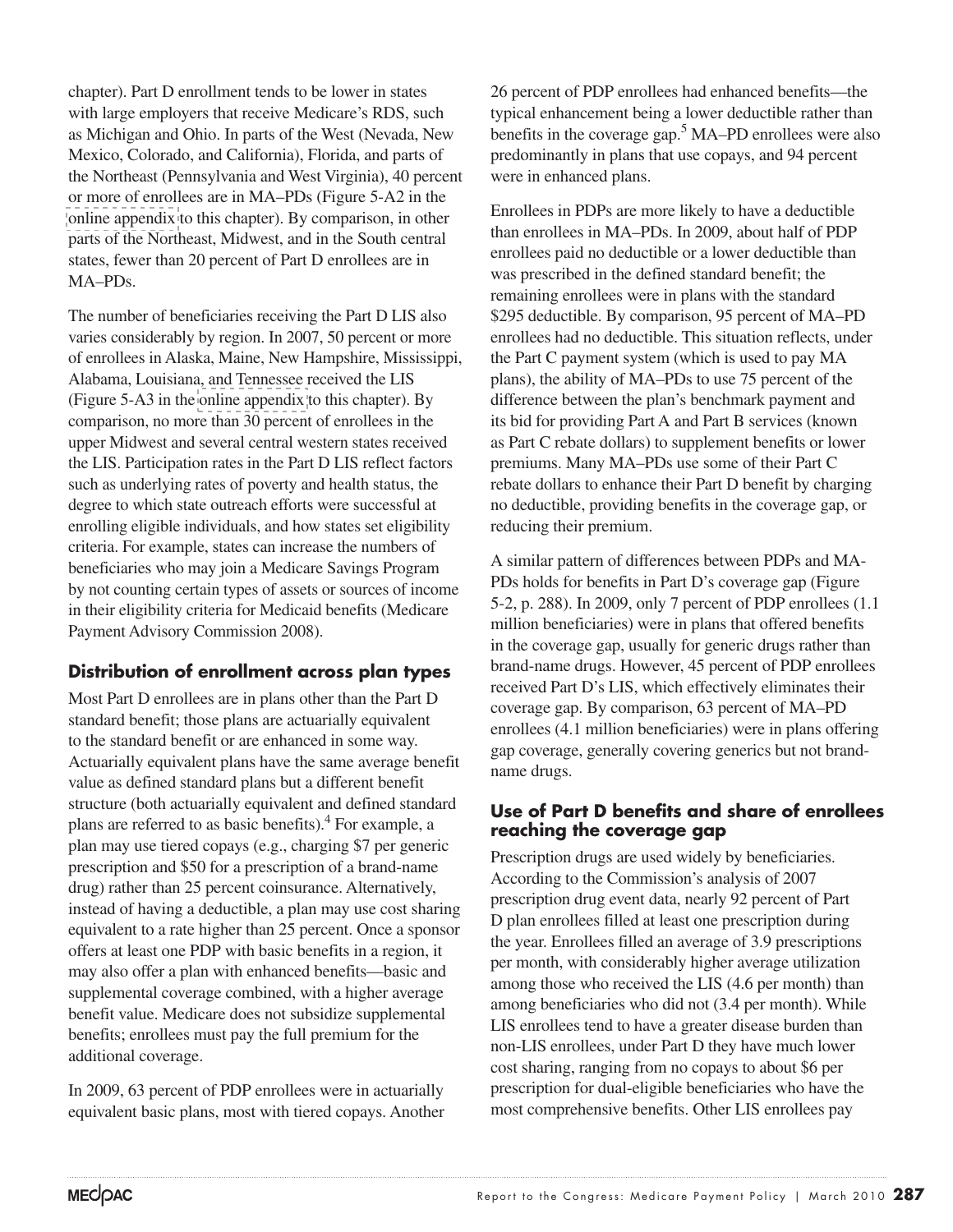

**PDP enrollees are less likely to have benefits in the coverage gap POPE**<br>POPE Enrollees and the second of the second of the second of the second of the second of the second of the second of the second of the second of the second of the second of the second of the second of the second of



15 percent coinsurance. By comparison, in 2009, median copays for non-LIS enrollees were about \$7 per generic prescription and more than \$75 per prescription for nonpreferred brand-name drugs.

In 2007, nearly a third of Part D enrollees (8.3 million) had benefit spending high enough to put them in the coverage gap, but only 1 in 10 paid 100 percent cost sharing (Centers for Medicare & Medicaid Services) 2008). In Part D's coverage gap, most non-LIS enrollees  $\tau_{\text{o, provide}}$ face 100 percent of the plan's negotiated cost of the drug, unless they are in a plan that provides some benefits in the of Part D enrollees) were exposed to 100 percent cost sharing in the coverage gap (left-hand side of Figure 5-3). Another 0.9 million non-LIS beneficiaries (3 percent of Part D enrollees) were in enhanced plans that provided or a some benefits in the coverage gap—usually limited to generic drugs. LIS enrollees, for whom the gap is eliminated, accounted for more than half of the enrollees

with higher spending (4.5 million, or 17 percent of all Part D enrollees). About 9 percent of Part D enrollees had spending that reached Part D's catastrophic threshold (right-hand side of Figure 5-3). Of these 2.3 million individuals, nearly 2 million (7 percent of Part D enrollees) received the LIS.  $\overline{\mathbf{S}}$ 

#### **Different effects of coverage gap on LIS and non-LIS enrollees**

To provide a qualitative look at beneficiary experiences with Part D, the Commission evaluated 12 beneficiary focus groups in 3 markets (Baltimore, Chicago, and Seattle) from July to August 2009. Groups averaged eight  $\mu$  be direct select to select selection to set of the black selection to select the black selection to select the black selection to select the black selection to graph participants. Six groups were composed of LIS reci and six were composed of beneficiaries who reached or anticipated reaching the coverage gap in 2009 or had reached the gap in previous years. Although focus groups cannot provide the precision or comprehensiveness of quantitative findings, they enable us to gain more real-time knowledge of how the benefit is working. gap. In 2007, about 2.9 million beneficiaries (11 percent locus groups in 3 markets (Batumore, Chicago, and groups and  $\frac{1}{2}$ 

Some generics and some brand-name drugs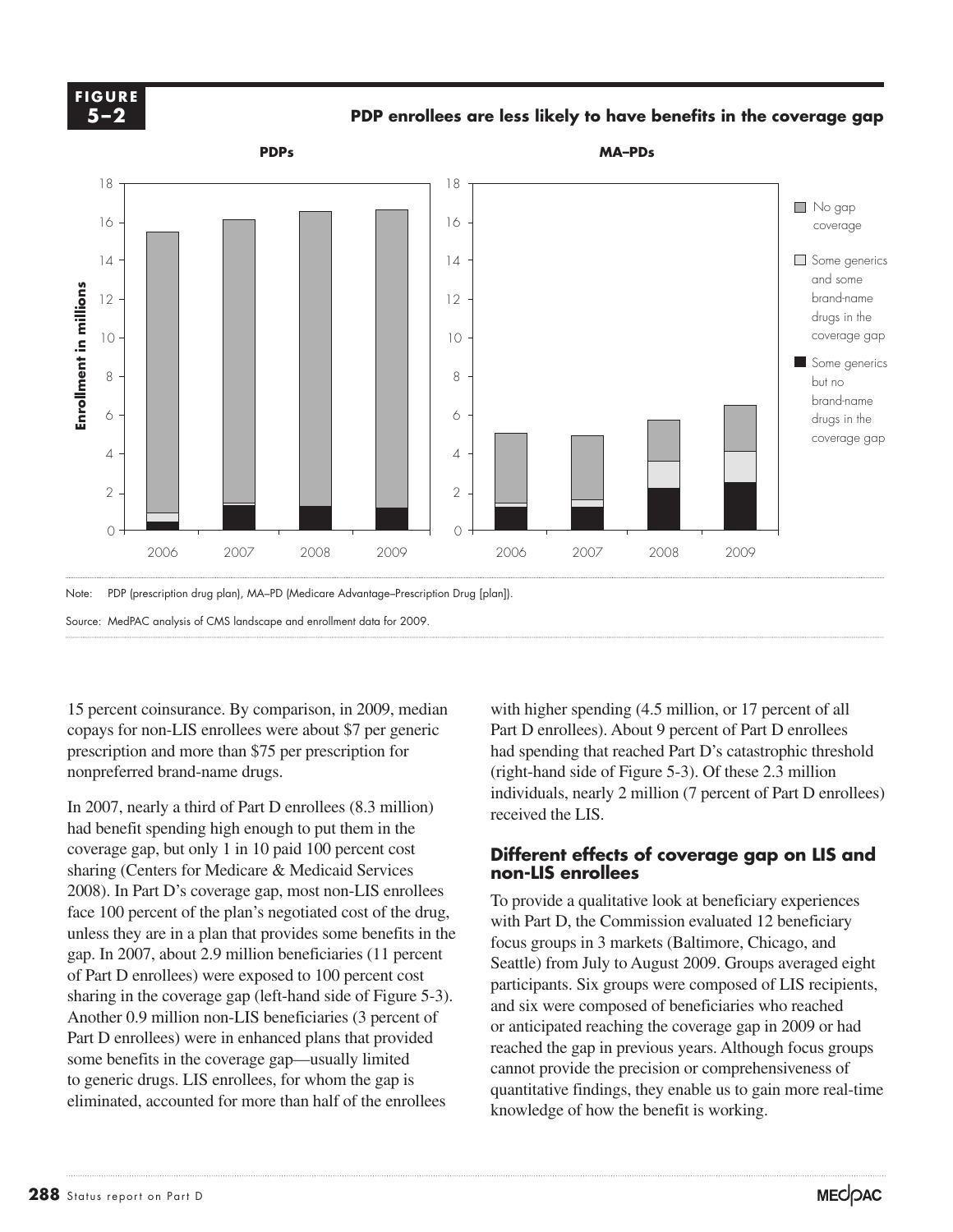

#### **About 1 in 10 Part D enrollees faced 100 percent cost sharing in the coverage gap during 2007**



Note: LIS (low-income subsidy). Part D enrollees who receive the LIS do not face a coverage gap. In 2007, Part D enrollees reached the initial coverage limit at \$2,400 in benefit spending. If they had no supplemental coverage, an enrollee reached the annual out-of-pocket threshold at \$3,850 of out-of-pocket spending. Some percent of non-LIS enrollees who reached the catastrophic threshold may have had some gap coverage. Sums may not add to totals due to rounding.

LIS beneficiaries, who do not face a gap in their coverage, generally reported good access to their medications. A few individuals reported a delay in getting their drugs because they switched plans or their plan's formulary changed, but these problems were resolved. Only one beneficiary in the LIS groups mentioned that the cost of drugs was a problem. **Note about the set of the set of the set of the set of the set of the set of the set of the set of the set of the set of the set of the set of the set of the set of the set of the set of the set of the set of the set of t** 

Conversely, non-LIS beneficiaries who reached the  $\frac{\text{case}}{\text{by not win}}$ coverage gap were very conscious of costs and sought reached the coverage gap in January and two participants who did not reach the gap until November continued to purchase and use medications as they had before they reached the limit. However, in each focus group, other were participants reported multiple strategies to lower their costs. Those strategies included seeking drug samples from their physicians, switching to generic alternatives, using mail-order pharmacy service to lower their copays,

asking for higher dosages of their medications and splitting pills to last twice as long, discontinuing one or more of their drugs, taking pills every other day, asking drug companies for assistance, purchasing drugs from Canada, comparing pharmacy prices for their drugs, and purchasing generic drugs from Walmart or similar stores that sell some generic prescriptions for \$4. In the latter case, the idea was to postpone reaching the coverage gap by not using their Part D insurance for these purchases.

Some beneficiaries carried out these strategies in collaboration with their physicians, but others did not. id not reach the gap until November continued to  $\overline{F}$  For example, some never told their physicians they had stopped taking certain drugs. Focus group participants were more likely than in previous years to report that they told their physicians they could not afford to keep taking some medications. In many cases, the physician suggested alternative drugs or other strategies to ensure that patients continued to receive treatment. to minimize them in various ways. One participant who Some beneficiaries carried out these strategies in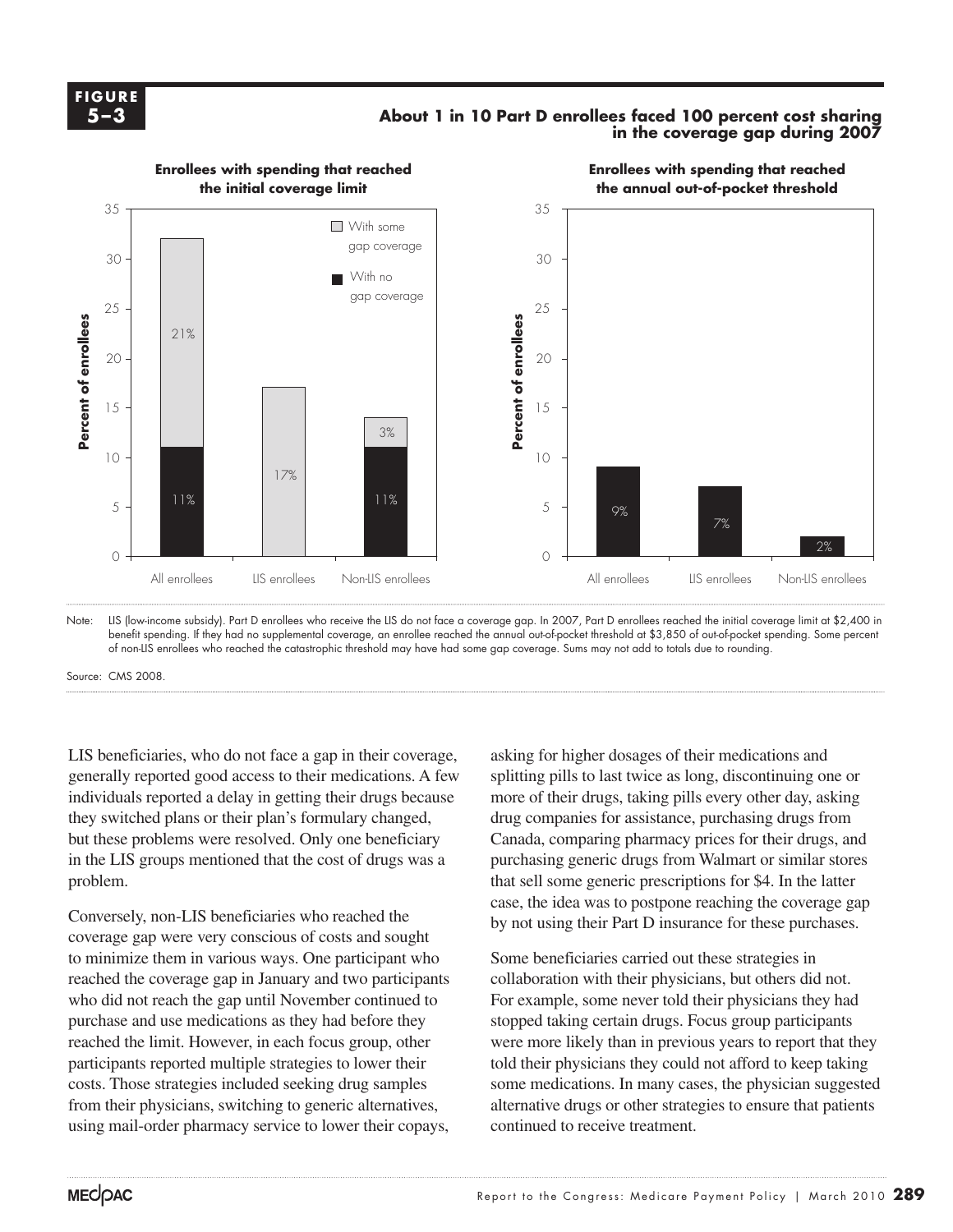**FIGURE F I G U R E 5-4 5 –4**



no premium because the plans' premiums are at or below a regional premium threshold. De minimus plans are plans that CMS permitted to retain their LIS enrollees because the plan premium was within a small variance from the regional LIS premium threshold.

Source: CMS landscape files and Part D bid data.

Many focus group participants reported that they used these strategies without apparent adverse consequences. However, others reported some additional costs or adverse effects. For example, some beneficiaries reported needing additional physician visits to monitor the effects of changes to their drug regimen. Others experienced side effects from the new medications or had poorer control plans available of their condition. Some continued on replacement drugs residence. while others went back to their original regimens.

## **Broad availability of plans in 2010**

Beneficiaries continue to have many choices of Part D  $\frac{61}{207}$  is have pich plans in each region. In 2010, sponsors are offering a total of 1,576 PDPs, or about 7 percent fewer than in 2009 (Figure 5-4).<sup>6</sup> There are 1,834 MA–PDs available, or about 10 percent fewer than in 2009, reflecting a decline  $\frac{r}{\log q}$ in the number of local health maintenance organizations  $\frac{\text{max}}{\text{norm}}$  (See Table 5-A) in the onli as well as a drop by about one-third in the number of

private FFS plans offered. CMS estimates that decisions by either plan sponsors or CMS not to renew contracts for the upcoming year affected nearly 400,000 MA– PD enrollees (Hill 2009). Still, Medicare beneficiaries continue to have 41 to 55 PDP options, along with many (sometimes dozens of) MA–PDs. The number of MA–PD plans available to a beneficiary varies by the county of residence.

For 2010, LIS enrollees have about the same number of **exail ability of plans in 2010** PDPs available to them at no premium as in 2009. A total of 307 PDPs have premiums at or below the LIS monthly premium subsidy amount for their region, compared with each region. In 2010, sponsors are offering a total  $308$  in 2009 (Figure 5-4). In addition, 133 MA–PDs and 295 MA special needs plans (SNPs) qualified as premiumfree to LIS beneficiaries who enroll in them. Each region has at least four PDPs available to LIS enrollees at no premium. (See Table 5-A2 in the [online appendix](http://medpac.gov/chapters/Mar10_Ch05_APPENDIX.pdf) to this chapter.)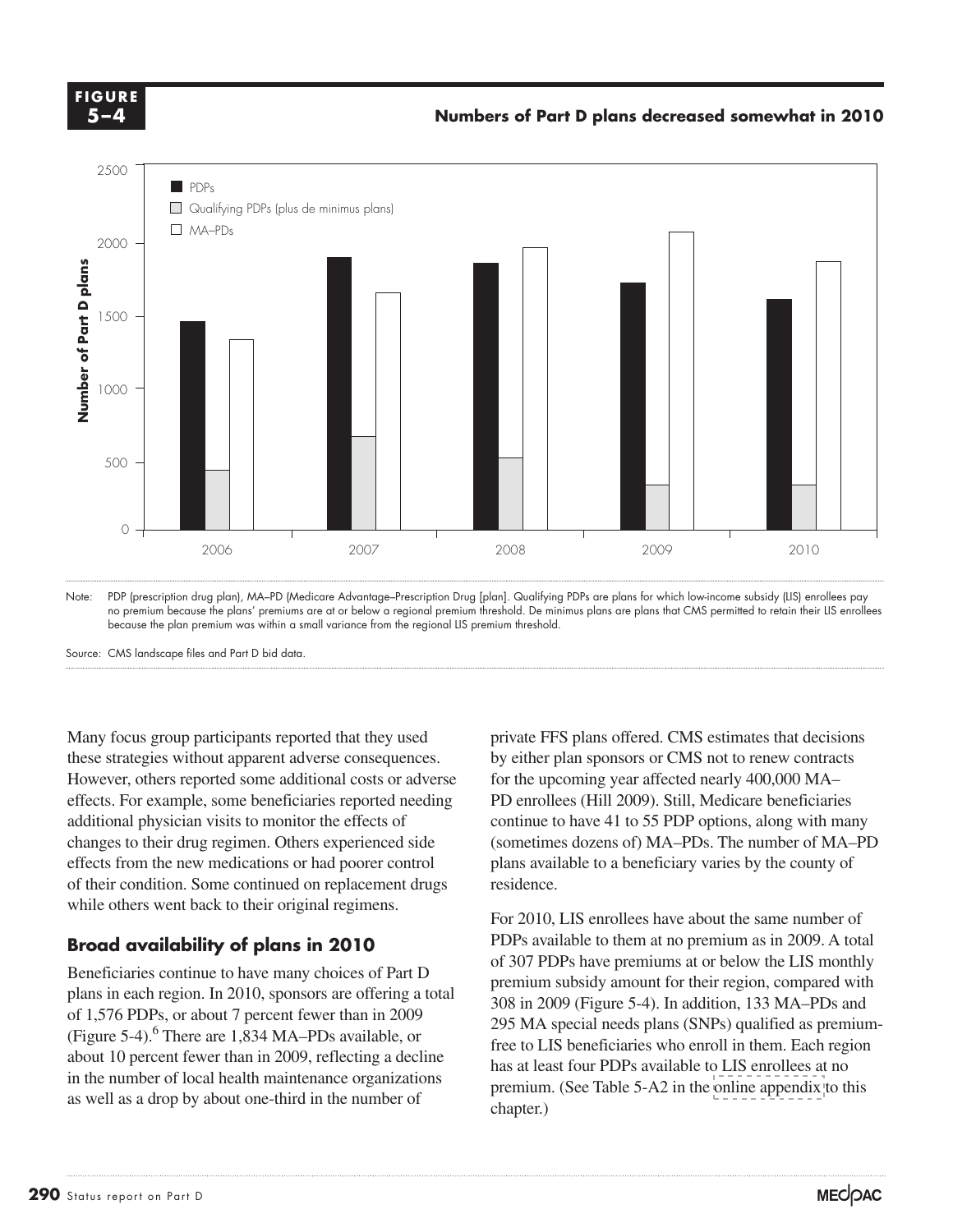

**MA–PDs are more likely than PDPs to offer benefits in the coverage gap MA-PDs are more likely.... FIGURE**



#### **Notable changes for 2010 in benefit design and formularies**

Those beneficiaries who reexamined their options for the 2010 benefit year may have found some important changes in plan coverage, particularly if they were in PDPs that did not charge a deductible in 2009, if they received the Part D LIS, or if they were in a private FFS MA–PD.

#### **Benefit designs Notes about this graph:**

For the 2010 benefit year, organizations that offer PDPs of all gener tightened many of their plans' benefit designs, while the structure of drug benefits in MA–PDs held fairly steady.  $\frac{1}{1}$  has reached the coverage gap (Hoadley et al. 2009c). A smaller share of PDPs has no deductible in 2010—40  $\alpha$  smaller share of TDT s has no deduction in 2010—40 **Plan formularies**<br>percent compared with 55 percent in 2009. The proportion of MA–PD offerings that charge no deductible is roughly the same in both years—about 90 percent. form

In 2010, a somewhat smaller percentage of PDPs provides gap coverage (Figure 5-5). In 2009, about 25 percent of PDPs (more than 400 plans out of nearly 1,700 PDPs)

included some gap coverage—usually some or all generic drugs but no brand-name medications. For 2010, that share fell to 20 percent (about 300 PDPs out of nearly 1,600). In contrast, the share of MA–PDs with gap coverage held steady at just over 50 percent in 2010 (more than 900 plans out of nearly 1,800 MA–PDs); among those plans with such coverage, a slightly higher share cover some brand-name drugs (in addition to generics). Among both PDPs and MA–PDs, the share of plans offering coverage of all generic drugs has been declining, and a sizable share charge higher cost sharing for generics after the enrollee has reached the coverage gap (Hoadley et al. 2009c). Some generics but no brand-name drugs Some generics and some brand-name drugs

#### **Plan formularies**

In Part D, each plan sponsor operates one or more formularies—lists of the drugs the plans cover and the terms under which they cover them—to manage the cost and use of prescription drugs. When designing formularies, sponsors strike a balance between providing enrollees with access to medications and controlling growth in drug spending, which they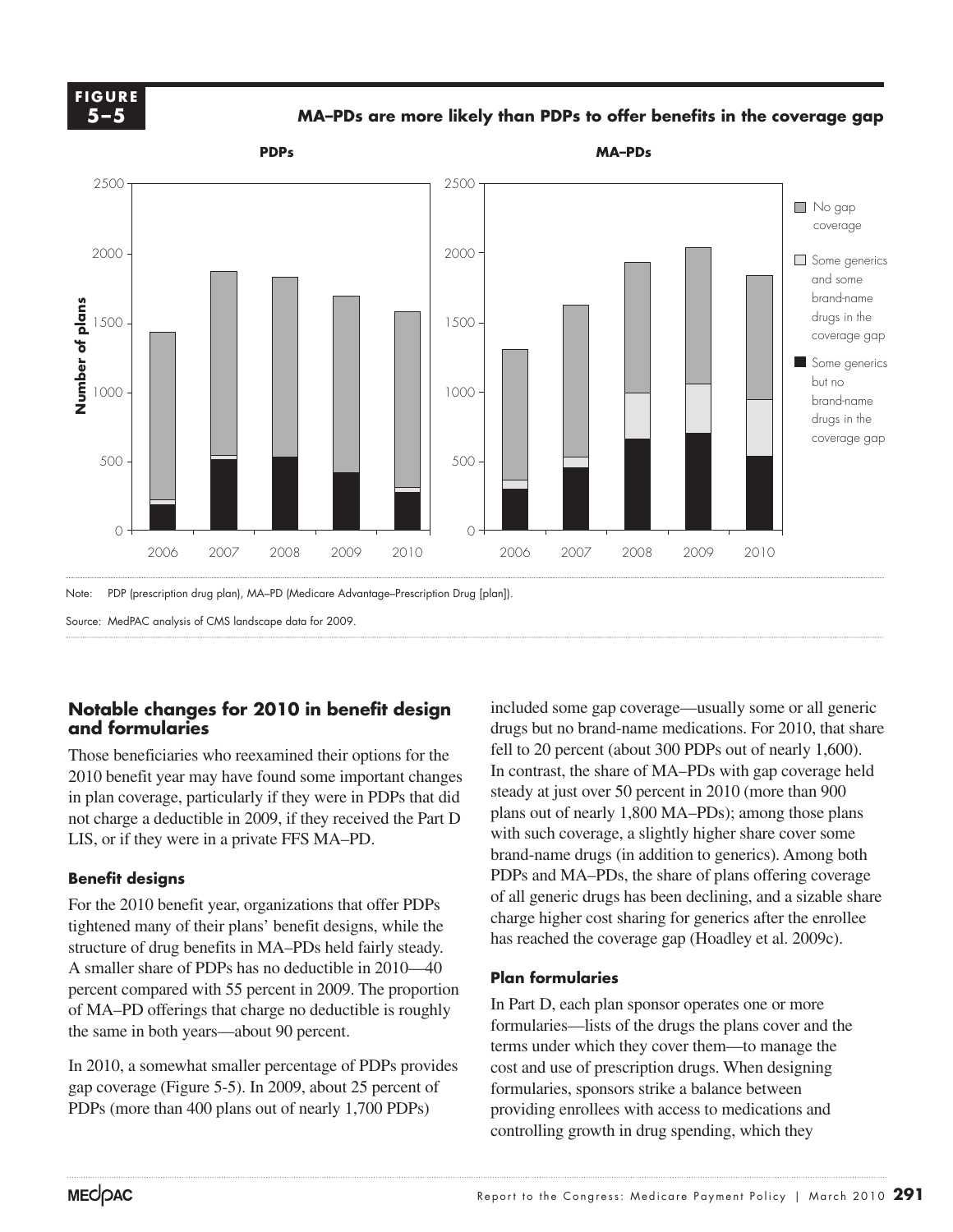#### **F I G U R E 5-6**

#### **5-6 Plans that qualify as premium-free to LIS enrollees tend to list fewer drugs on their formularies**



Note: LIS (low-income subsidy). Excludes plans that qualified to keep LIS enrollees based on waivers for 2007 and 2008. Also excludes plans offered by WellCare because that sponsor's formulary data were not available at the time this analysis was prepared. Calculations are weighted by total plan enrollment. Number of nonqualifying plans: 2007=1,228, 2008=1,228, 2009=1,379, 2010=1,222. Number of qualifying plans: 2007=483, 2008=442, 2009=308, 2010=288.

.<br>Source: NORC/Georgetown University/Social and Scientific Systems analysis for MedPAC of formularies submitted to CMS and Part D enrollment data.

accomplish by negotiating drug prices and dispensing fees with pharmacies and rebates with pharmaceutical manufacturers, and by managing enrollees' utilization. Part D sponsors rely on clinicians—generally physicians prescriptions and pharmacists who participate on a pharmacy and therapeutics committee—when deciding which drugs to list. Sponsors also select the cost-sharing tier for each listed drug and whether any utilization management tools apply, taking into account clinical and financial factors (such as how tier-placement decisions might affect sponsors' rebates from drug manufacturers). Making all medications readily accessible at preferred levels of cost sharing can lead to Part D premiums that are high relative to a sponsor's competitors, whereas an overly restrictive formulary may keep a plan's premium competitive but

may make the plan less attractive to potential enrollees because it covers a limited number of drugs.

Under contract with the Commission, researchers at NORC at the University of Chicago, Georgetown University, and Social and Scientific Systems analyzed Part D formulary data. CMS generally requires that plan formularies include at least two drugs in each therapeutic category and class unless only one drug is available. For this analysis, drugs are defined at the level of chemical entities—a broader grouping that encompasses all of a chemical's forms, strengths, and package sizes. The definition combines brand-name and generic versions of the same chemical entity (Medicare Payment Advisory Commission 2008).<sup>7</sup>

CMS data show that about 80 percent of all Part D enrollees are in plans that use: (1) a single cost-sharing tier for generic drugs; (2) two tiers for brand-name drugs (a preferred tier with lower cost sharing and a nonpreferred tier); and (3) a specialty tier for expensive products, unique drugs, and biologics. $8,9$  Only about 10 percent or fewer of enrollees are in plans that use the 25 percent coinsurance of Part D's standard benefit design. The remaining enrollees are in plans that use other formulary structures.<sup>10</sup> (See Figure 5-A4 in the [online appendix](http://medpac.gov/chapters/Mar10_Ch05_APPENDIX.pdf) to this chapter.)

The number of drugs that sponsors list on a formulary is another way to view beneficiaries' access to prescription drugs under Part D, but caution is in order, as that number does not provide a complete picture. Plans' processes for nonformulary exceptions, prior authorization, quantity limits, and step therapy requirements can strongly affect For formularies submitted to CMS and Part D enrollment data.<br>access as well.<sup>11</sup> For example, in some cases unlisted drugs are covered through the nonformulary exceptions process, which is relatively easy with some plan sponsors by negotiating drug prices and dispensing and more burdensome with others. Alternatively, some armacies and rebates with pharmaceutical sponsors do not automatically cover drugs listed on their formulary if prior authorization is required before filling a prescription.

> For 2010, the average PDP enrollee is in a plan that lists 88 percent of all distinct chemical entities on which CMS requires sponsors to report (referred to here as reportable drugs), while the average MA–PD enrollee is in a plan listing 90 percent (Figure 5-A5 in the [online appendix](http://medpac.gov/chapters/Mar10_Ch05_APPENDIX.pdf) to this chapter).<sup>12</sup> This relative breadth of the formulary for the average Part D enrollee has been stable since the program's inception.<sup>13</sup> Still, the number of drugs listed can vary considerably among plans, from 37 percent for plans with the smallest formularies to 100 percent for other plans.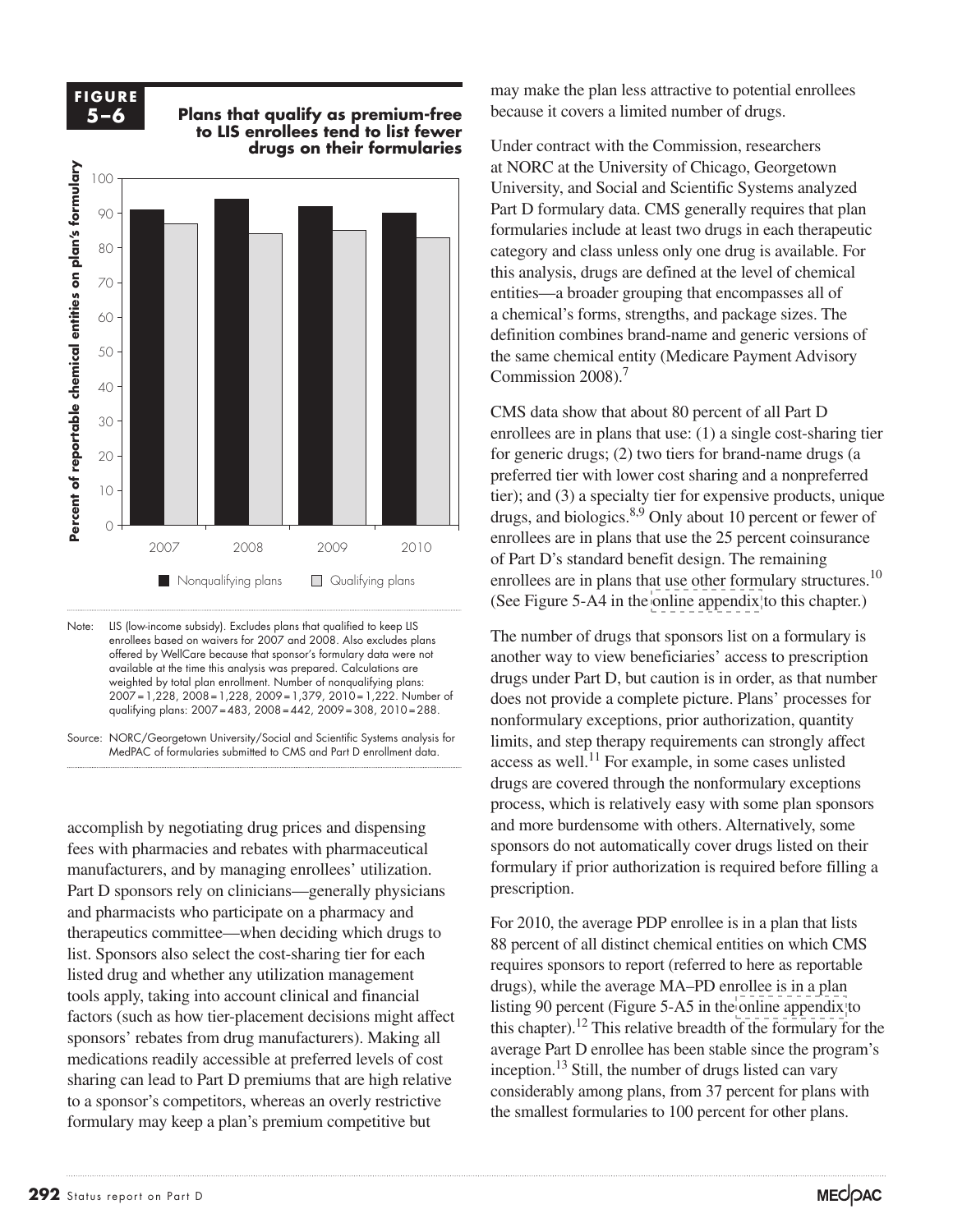



![](_page_12_Figure_3.jpeg)

Source: NORC/Georgetown University/Social and Scientific Systems analysis for MedPAC of formularies submitted to CMS and Part D enrollment data.

Cost sharing for LIS enrollees is set statutorily and is much lower than for other enrollees. As a result, plan sponsors may need to use different strategies to manage drug utilization if they anticipate having a relatively high percent of enrollees who receive the LIS. Typically, sponsors rely on the differences they set between copays for drugs available on their formulary's tiers to steer enrollees toward using generic and preferred brand-name drugs. Because LIS enrollees face low or no cost sharing, experimental sponsors with higher proportions of LIS enrollment<br>
others For example may need to rely more heavily on a tighter formulary or rangement tools, such as prior authorization. formularies of plans that qualify as free to LIS enrollees unit deleteration management and those that do not could raise concern about inequitable access to drugs.

CMS data show that plans qualifying as premium-free to LIS enrollees tend to have somewhat smaller formularies US enrollees tend to have somewhat smaller formularies than plans that do not qualify. In 2010, an LIS qualifying **LIS enrollees and plan reassi** plan had, for the typical enrollee, an average of 83 percent of reportable drugs (chemical entities) listed on its default when you change the data.

formulary, compared with 90 percent for a nonqualifying plan (Figure 5-6).

The use of utilization management tools in Part D including quantity limits, step therapy, and prior authorization—has grown over time (Figure 5-7). Sponsors use such tools for drugs that are expensive; potentially risky; or subject to abuse, misuse, or experimental use. They also want to encourage use of lower cost therapies. Some tools are more common than others. For example, all PDPs and MA–PDs use prior authorization for at least one drug on their formulary. For 2010, the average enrollee in a PDP faces some sort of utilization management for 31 percent of listed drugs—an increase from 18 percent in 2007. Quantity limits are used  $\frac{1}{2}$  for 18 percent of drugs, step therapy for 4 percent, and prior authorization for 15 percent. The use of specific tools varies by drug class. At the same time, large differences between the <sup>2010</sup>, the average enrollee in a PDP faces some sort of

## **LIS enrollees and plan reassignments**

Part D's LIS covers the cost of an enrollee's premium up to a specified amount. Each year, CMS sets an LIS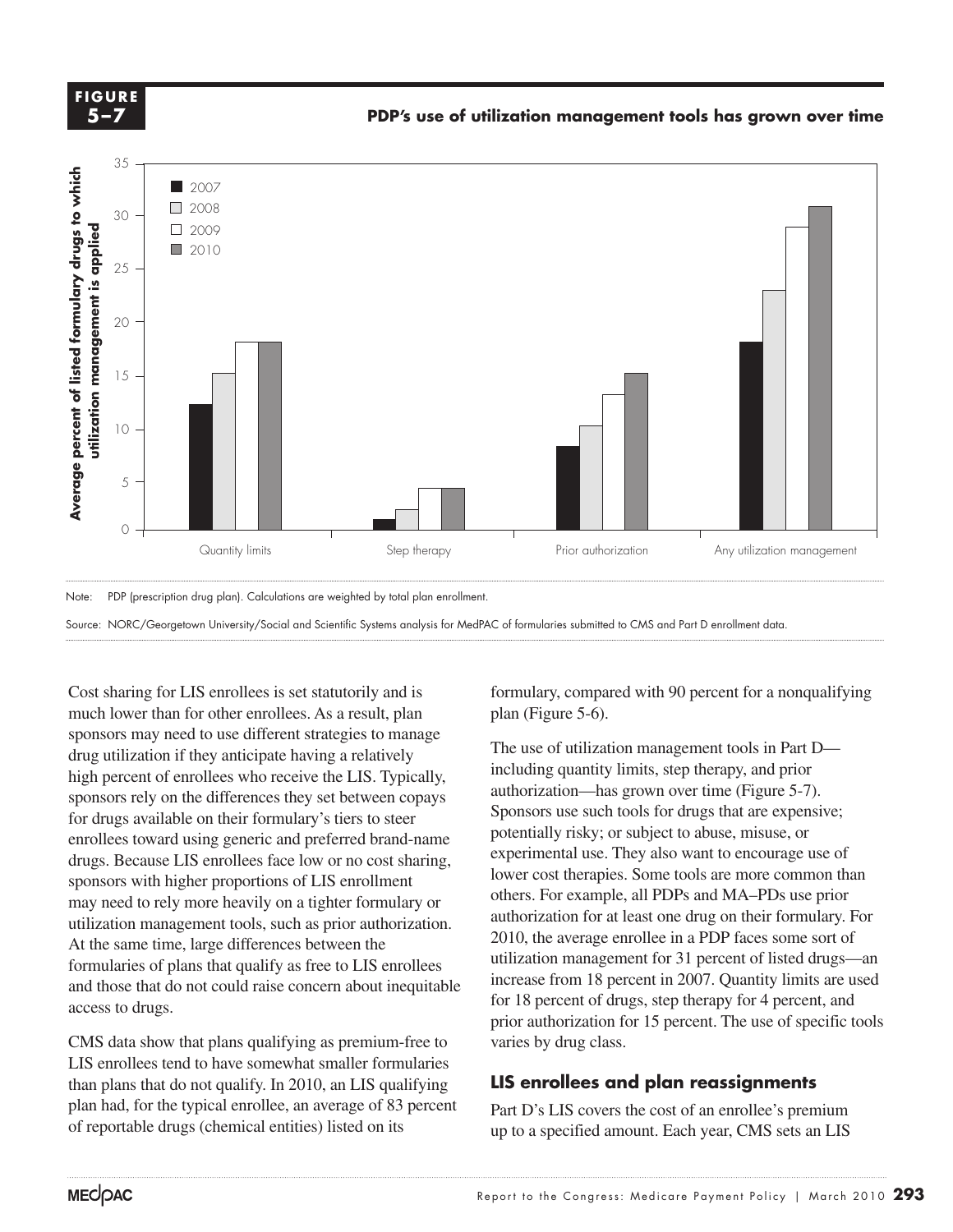## **Do plan sponsors want low-income subsidy enrollees?**

any beneficiaries who receive Part D's lowincome subsidy (LIS) follow a different enrollment path than other individuals. For 2006, LIS enrollees who did not choose a plan for themselves were randomly assigned to plans with premiums at or below regional benchmarks. Bidding low enough to win LIS enrollees may have been especially attractive to plan sponsors when CMS was launching Part D, because they did not know how much of the market they would have, nor did sponsors incur marketing costs for autoassigned members.

Now that Part D is in its fifth year, it may be important to ask whether plan sponsors are still seeking to enroll beneficiaries who receive the LIS. Some clearly do: The percentage of their members who receive the LIS is high in some plans and their sponsors appear to be profitable. Yet, other plan sponsors may not want LIS members because they tend to have poorer health and use more prescription drugs. In turn, more LIS members could lead a plan to have higher benefit spending and premiums.

In 2009, several sponsors lost considerable numbers of LIS enrollees because their plans' premiums were above regional benchmarks for LIS premiums. In asking what might have led to this result, the Commission cited the importance of good risk adjustment to effective program performance. As long as Medicare's risk-adjusted payments for LIS enrollees cover plans' average benefit costs, sponsors have an incentive to bid low to keep or attract those beneficiaries. But if risk adjusters do not compensate adequately for LIS enrollees, an incentive may exist for sponsors to bid higher to avoid LIS enrollees. Commission-sponsored research found that adding information about beneficiaries' past drug utilization could increase the explanatory power of Part D's risk-adjustment system (Medicare Payment Advisory Commission 2009b). CMS is exploring this idea.

Among plans for 2010, a number of prescription drug plan sponsors are offering basic and enhanced plans side by side in the same region, with premiums for basic plans higher than those for enhanced benefits(Hoadley et al. 2009a). This event is notable because LIS enrollees are assigned randomly only to plans that offer basic benefits—CMS cannot reassign them to enhanced plans that provide supplemental benefits. Offering enhanced plans with lower premiums allows sponsors to compete for non-LIS beneficiaries without being assigned new LIS enrollees. ■

premium threshold for each PDP region based on a weighted average of plans' premiums for basic benefits.<sup>14</sup> As long as a plan's premium falls below the required benchmark, LIS beneficiaries pay no premium or a reduced premium and cost sharing if they remain in the plan.15 However, LIS beneficiaries may be reassigned automatically on a random basis to a different plan each year if their current plan's premium is too high. LIS enrollees may remain in their existing plan if they choose to pay the additional premium above the LIS benchmark; CMS refers to these individuals as "choosers."

#### **Numbers of LIS reassignees**

Nearly three million LIS enrollees were affected by the turnover of qualifying plans for 2010:

- CMS had to reassign an estimated 1.06 million LIS enrollees to plans offered by a different sponsor because their previous plan's premium did not fall below the 2010 threshold (Centers for Medicare & Medicaid Services 2009a). This number of reassignees is nearly the same as it was in 2009.
- Another 0.1 million were reassigned to a qualifying plan offered by the same sponsoring organization (Centers for Medicare & Medicaid Services 2009a). When sponsors use the same formulary for all their plans, these reassigned individuals are less likely to face significant changes.
- In late 2009, 1.7 million LIS members were enrolled in a plan they had selected (i.e., they did not remain in a randomly assigned plan) but that plan did not qualify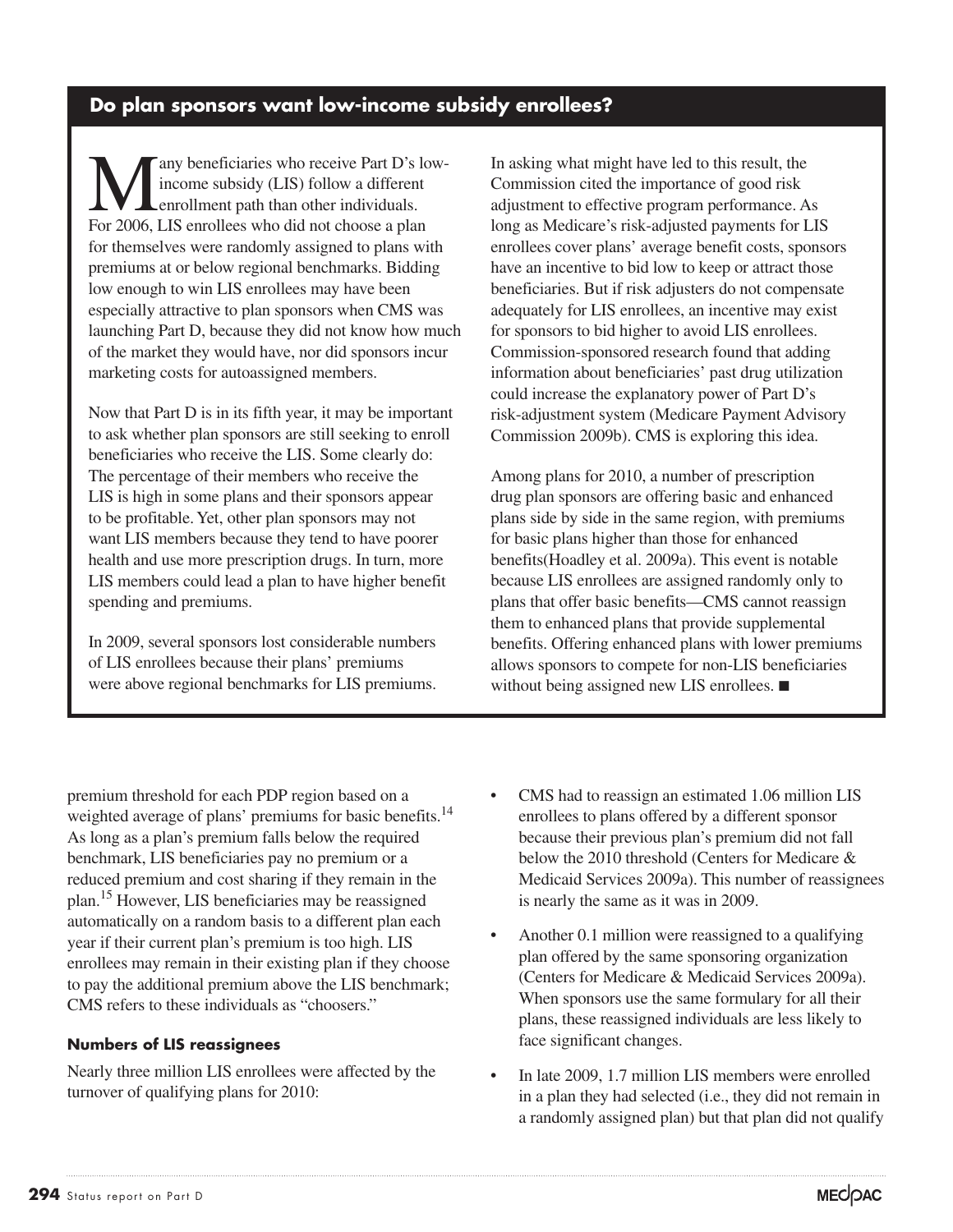as premium-free for 2010 (Centers for Medicare & Medicaid Services 2009e). It is not yet clear how many of these "choosers" picked a new qualifying plan themselves for 2010 or are paying a portion of their premium to remain in the same plan.

For 2009, CMS used rulemaking authority to change the way it set the LIS premium thresholds to reduce LIS reassignments.16 Even with this approach, however, the number of reassignees remained high for 2010, and CMS officials did not believe the policy change addressed the issue adequately. In August 2009, CMS announced that it was using general demonstration authority to further adjust LIS premium thresholds (Centers for Medicare & Medicaid Services 2009d). Under its general demonstration authority, CMS set the premium thresholds by first removing Part C rebate dollars from MA–PD premiums before averaging plan premiums. Without such an action, the agency estimates that the number of LIS reassignees for 2010 would have been twice as large (Hill 2009). CMS's Office of the Actuary estimated that the demonstration would cost \$110 million in 2010.

#### **LIS choosers**

Some LIS enrollees choose to remain in their current plan rather than be reassigned to a new one. If at any time LIS enrollees select a plan different from their random assignment, CMS no longer reassigns them. By one preliminary estimate, about 2.5 million LIS enrollees fell into this "chooser" category for 2010 (Hill 2009). Some of these individuals were in plans that qualified as premiumfree for 2010, were in MA–PDs, or participated in state pharmacy assistance programs. There were 1.7 million in plans that did not qualify; they received a letter from CMS notifying them that they could either switch to a qualifying plan or remain in the same plan and pay the difference between the plan's premium and the threshold amount that Medicare covers in the region. The premium amount such individuals need to pay differs across plans, ranging from 10 cents to more than \$86 per month. The most common amounts are \$8 to \$10 per month.

#### **Effects of switching plans**

Beneficiaries who switch plans and the physicians and pharmacies who serve them could face transition issues as they change formularies. For example, an enrollee may need to negotiate transition supplies of drugs and try to navigate different coverage rules. (Under CMS policy, during the first 90 days of a beneficiary's enrollment, sponsors are required to provide a 30-day supply of the enrollee's current

medication, even if it is not covered on the plan's formulary, to give the enrollee time to obtain a substitute drug or request a formulary exception. In addition, dually eligible enrollees may change Part D plans monthly.) Enrollment and LIS eligibility information is transmitted through less than up-to-date data systems that must connect sponsors, states, CMS, SSA, and pharmacies. At the point of service, pharmacists must know the beneficiary's plan and applicable copay. A potential outcome is that enrollees may discontinue needed medication.

The Commission and CMS have begun investigating how the current process of reassignment affects LIS enrollees. Focus groups of LIS enrollees conducted for the Commission in 2009 did not report many problems resulting from switching from one plan to another. An empirical analysis conducted for CMS of reassignments completed early in the Part D program found that health outcomes—as measured by rates of mortality, hospitalizations, and emergency room use—were no different between LIS enrollees who had been reassigned and LIS enrollees who had not (Centers for Medicare & Medicaid Services 2009b). CMS and the Commission will continue to explore this issue.

Should policymakers take steps to reduce the number of LIS enrollees who must switch plans? Transitions between plans may be particularly challenging for dualeligible beneficiaries, who tend to have more chronic conditions and use more prescription drugs. Some of these individuals have cognitive impairments and may lack family support to help them navigate the transition to a new plan's formulary. On the other hand, Part D enrollees who do not receive the LIS also face transition issues. For example, one estimate suggests that 27 percent of non-LIS PDP enrollees face a premium increase of \$5 per month or more in 2010 if they do not change plans (Hoadley et al. 2009b). Some of those individuals will find such an increase unaffordable, will need to switch plans, and may need to change some medications or seek formulary exceptions. Additionally, enrollees who remain in the same plan may still face some transition issues if their plan's formulary changes from one year to the next

## **Costs of Part D**

To review Part D's costs, we examined aggregate program spending, trends in plans' bid amounts, trends in the prices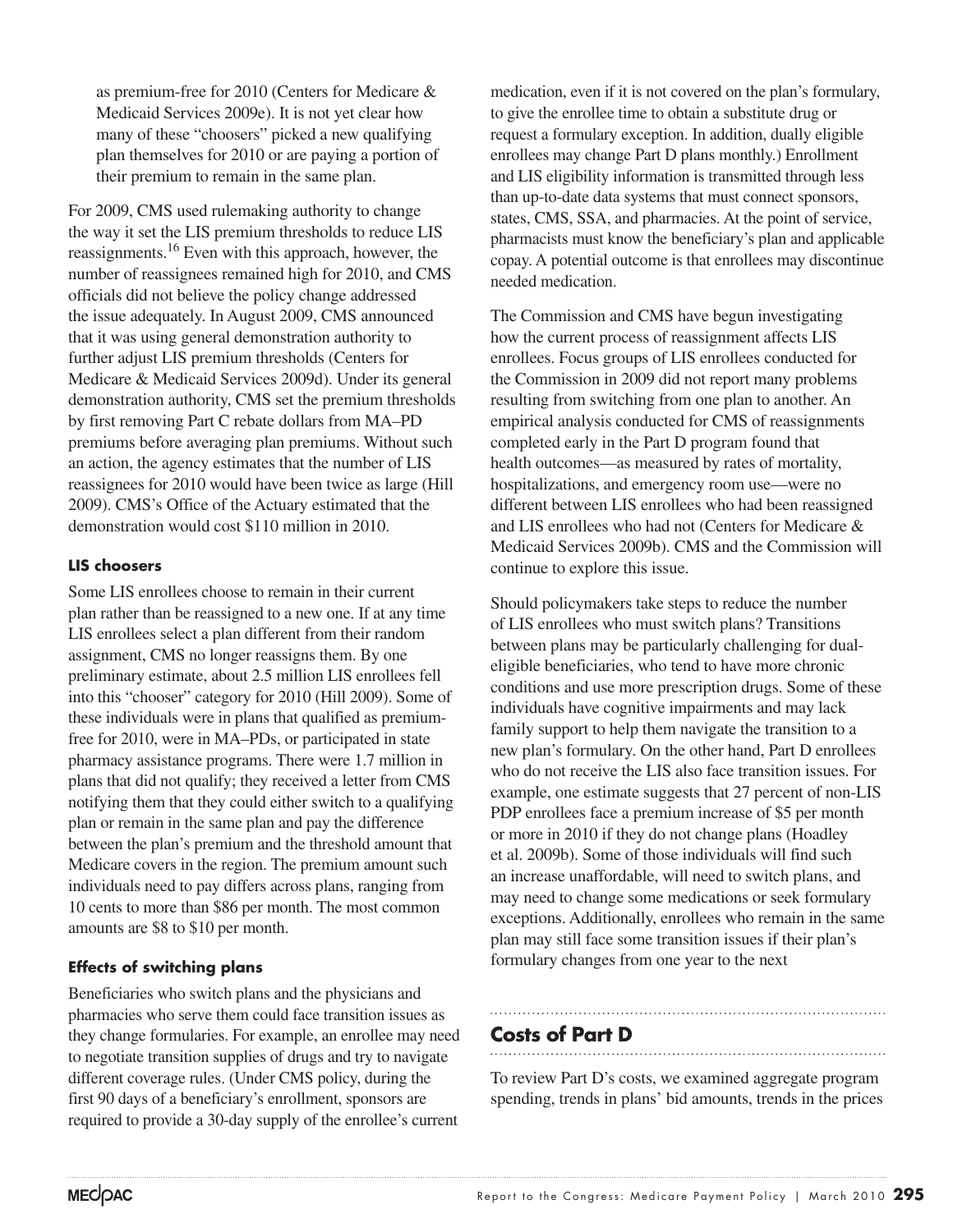#### **5 –2 Medicare's reimbursements for Part D on an incurred basis**

|                          | Calendar year |        |         |        |  |
|--------------------------|---------------|--------|---------|--------|--|
|                          | 2006          | 2007   | 2008    | 2009*  |  |
| In billions of dollars   |               |        |         |        |  |
| Direct subsidy           | \$17.6        | \$18.1 | \$17.5  | \$18.8 |  |
| Reinsurance              | 6.0           | 8.0    | 9.7     | 10.9   |  |
| Low-income subsidy       | 15.1          | 16.7   | 18.2    | 19.9   |  |
| Retiree drug subsidy     | 3.8           | 3.7    | 3.7     | 3.7    |  |
| Total                    | \$42.5        | \$46.6 | \$49.1  | \$53.4 |  |
| Annual percentage change |               |        |         |        |  |
| Direct subsidy           | N/A           | 2.6%   | $-3.3%$ | 7.8%   |  |
| Reinsurance              | N/A           | 33.5   | 20.7    | 12.4   |  |
| Low-income subsidy       | N/A           | 11.0   | 8.8     | 9.1    |  |
| Retiree drug subsidy     | N/A           | $-2.7$ | $-0.6$  | 1.1    |  |
| Total                    | N/A           | 9.5    | 5.4     | 8.7    |  |

Note: N/A (not applicable). The numbers above reflect reconciliation amounts. Most enrollees paid premiums directly to Part D plans and those amounts are not included above. On a cash basis, the Board of Trustees estimates that premiums paid by enrollees totaled \$3.5 billion in 2006, \$4 billion in 2007, \$5 billion in 2008, and \$6.3 billion in 2009. Totals may not sum due to rounding. \*Estimated.

Source: MedPAC based on Table IV.B.10 of the Medicare Board of Trustees' report for 2009.

plans obtain for drugs at the pharmacy counter, enrollees' premiums, and plans' cost-sharing requirements.

## **Components of Part D plan payments**

Medicare pays sponsors three major types of subsidies on behalf of each enrollee in their plans:

- Direct subsidy—a monthly payment to plans set as a share of the national average bid for Part D basic benefits, adjusted for the risk of the individual enrollee.
- Reinsurance—Medicare subsidizes 80 percent of drug spending above an enrollee's catastrophic threshold. Reinsurance reduces risk for Part D sponsors by providing greater federal subsidies for the highest cost enrollees.
- Low-income subsidy—Medicare pays projected LIS benefits to the plan to cover expected cost sharing and premiums for enrollees who are eligible for the LIS.

The first two types of subsidies combined average 74.5 percent of the cost of basic Part D benefits. In addition, Medicare establishes symmetric risk corridors separately for each plan to limit a plan's overall losses or profits. Under risk corridors, Medicare limits each plan's potential losses or gains by financing a portion of any higher-thanexpected costs or by recouping a portion of higher-thanexpected profits.

#### **Low-income subsidy: Largest share of Part D costs**

Between 2006 and 2008, incurred reimbursements for Part D (including spending for the RDS) grew from \$42.5 billion to \$49.1 billion (Table 5-2). In 2008, the total was made up of \$17.5 billion in direct subsidy payments to plans, \$9.7 billion in payments for individual reinsurance, \$18.2 billion for the LIS, and \$3.7 billion in RDS payments. CMS's Office of the Actuary estimated that Part D spending totaled \$53.4 billion in 2009 (Boards of Trustees 2009).

As of 2008, spending for the LIS was the largest component of Part D spending—\$18.2 billion compared with \$17.5 billion in direct subsidies. Moreover, substantial portions of other categories of spending were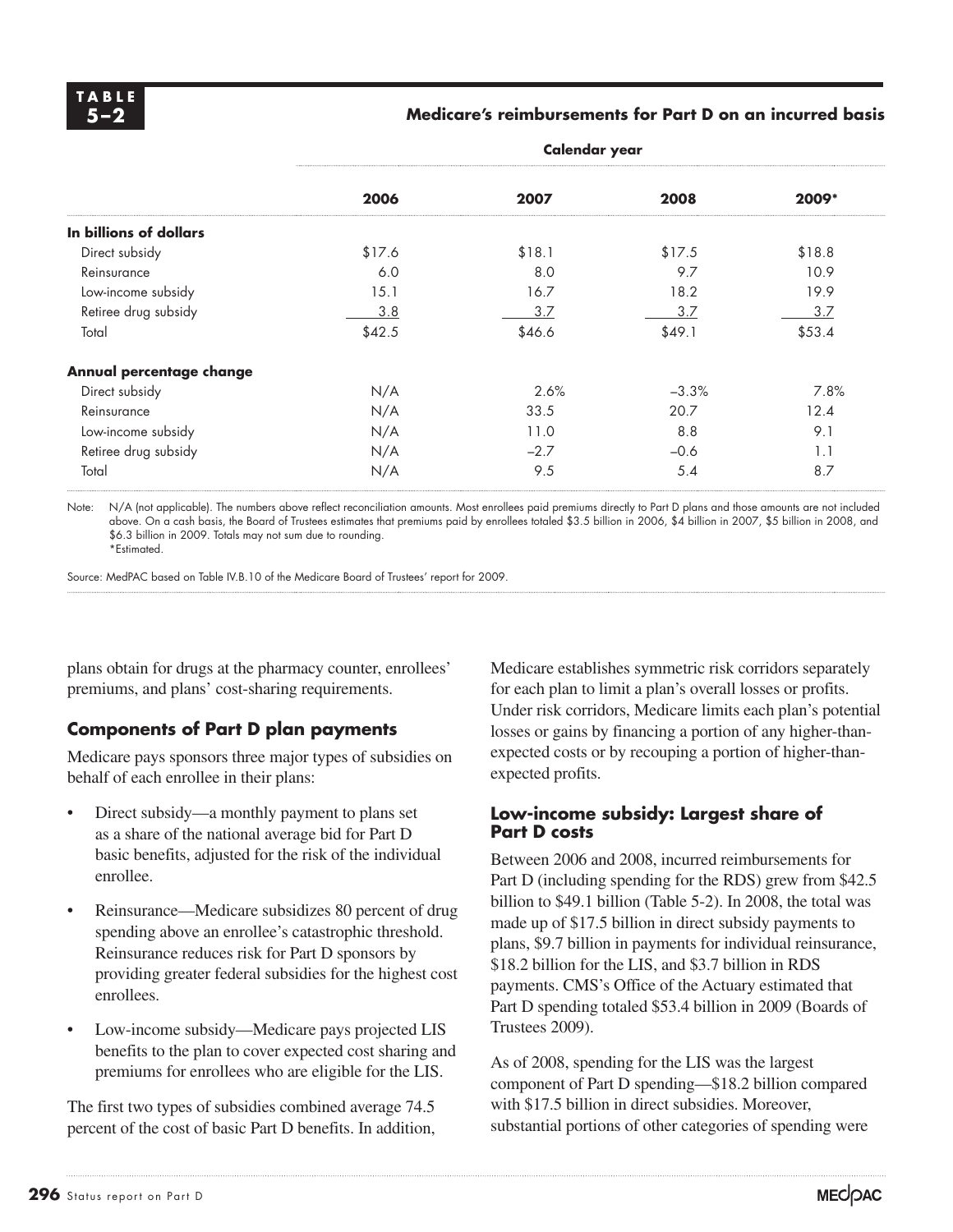made on behalf of LIS enrollees. Thirty-six percent of Part D enrollees receive the LIS. However, those individuals tend to use more medications than non-LIS enrollees, and so disproportionate shares of spending for the direct subsidy and for individual reinsurance also reflect benefits for LIS enrollees.<sup>17</sup>

Notably, Medicare payments for individual reinsurance have grown considerably faster than other components of Part D spending. The Office of the Actuary attributes part of the very high growth rates in 2007 and 2008 to plans' relative inexperience at bidding and a lack of good claims information on which to base their bids. (Note, for example, that plan sponsors had to submit bids for 2008 benefits in June 2007—before CMS had finished reconciling with plans on final payments for the 2006 benefit year.) Another force behind the growth in reinsurance spending was the trend in costs for drugs in plans' specialty tiers, which typically are higher priced products that have fewer therapeutic substitutes. Although Part D plan sponsors have an incentive to control drug spending, the degree to which they can control spending is weaker for certain drugs. If one drug can be substituted for another, a plan can bargain with manufacturers that want their product placed on the plan's formulary in a favorable position (e.g., on a preferred vs. nonpreferred tier). But if a plan must cover an innovative drug that has no therapeutic substitute, it has little negotiating power over the drug's price.

#### **National average bid: Rose 5 percent in 2010**

Between 2009 and 2010, national average costs for basic Part D benefits were projected to grow at 5 percent. (Table 5-A3 in the [online appendix](http://medpac.gov/chapters/Mar10_Ch05_APPENDIX.pdf) to this chapter displays average bids by year and percentage changes in those bids.) Each component of Part D benefit spending is projected to grow at roughly the same rate. Last year, we expressed concern at the high rate of growth in plans' expected individual reinsurance payments, reflecting higher estimates for the cost of Part D's catastrophic coverage. This year, that component is projected to grow at a pace more in keeping with the rest of Part D benefits. Still, given that reinsurance makes up the fastest growing component of aggregate spending, the Commission will continue to watch this issue with interest.

## **Part D drug prices: A mixed picture**

Most plan sponsors do not negotiate drug prices directly with pharmaceutical manufacturers.<sup>18</sup> Instead, sponsors

set up contracts with a network of pharmacies with agreements on prices the plan will pay the pharmacy for drug ingredient costs and dispensing fees. In turn, pharmacies negotiate with manufacturers and wholesalers over the prices at which they will acquire drugs. Still, plan sponsors (or their pharmacy benefit manager (PBM) companies) play an important role by negotiating with manufacturers to receive retrospective rebates. If plan sponsors are successful at steering enrollees toward using certain brand-name drugs relative to other drugs for the same condition, manufacturers pay them an agreed upon amount per prescription. Sponsors and PBMs tend to use rebate revenues to offset plans' benefit spending (reducing plan premiums) rather than lowering the price of prescriptions at the pharmacy counter.

Part D rules require plan formularies to cover at least two drugs in every therapeutic class and key drug type that are not therapeutically equivalent and bioequivalent, unless there is only one drug approved for that class. This policy protects beneficiaries who need a drug that is the only one available for treating a certain condition and allows competition in classes with multiple products. If a product is the only drug of its type, CMS generally requires Part D plans to cover it. For six drug classes in which access to a particular product may be especially important, Part D plans must cover "all or substantially all" drugs in the class. Those classes are antineoplastics, antidepressants, antipsychotics, antiretrovirals, anticonvulsants, and immunosuppressants used by transplant patients.<sup>19</sup> Between 2006 and 2008, prescriptions in these six classes accounted for 11 percent of total Part D claims and 22 percent of drug costs. Although plans must cover these drugs, they can still charge higher cost sharing for them, such as by placing them on tiers for nonpreferred brands. Sponsors can use requirements for prior authorization or step therapy with the intention of steering enrollees to preferred drugs only for beneficiaries who are just starting treatment on a protected-class drug.<sup>20</sup>

Part D plan sponsors have had mixed success at influencing drug prices. They have been quite successful at encouraging enrollees to use generic alternatives when available (Office of Inspector General 2007). Plan sponsors (and their PBMs) also regularly steer enrollees and negotiate rebates from manufacturers for brand-name drugs that have therapeutic alternatives. But like other purchasers, sponsors have had less success negotiating rebates for unique drug and biologic products.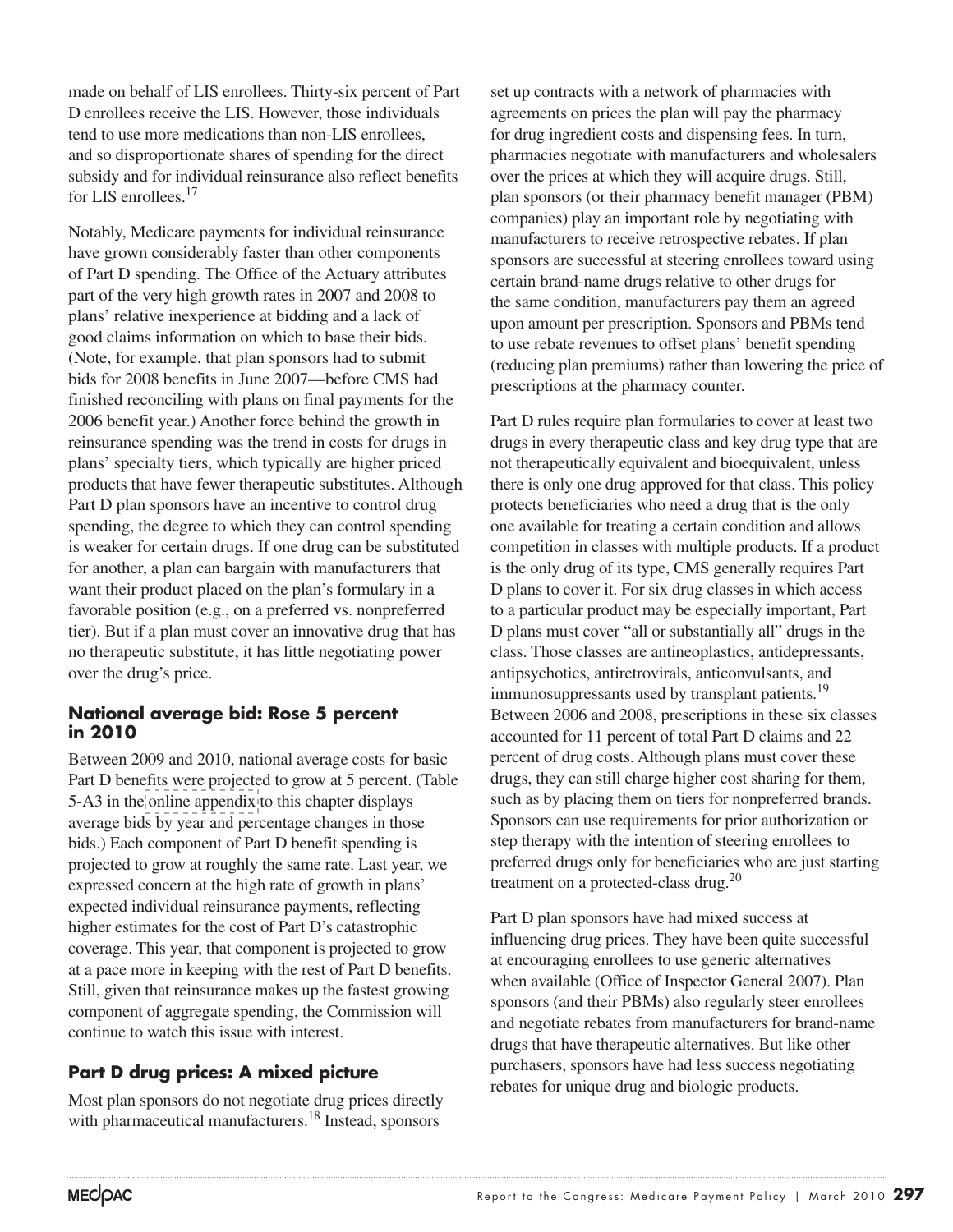![](_page_17_Figure_0.jpeg)

**Mixed success...**

![](_page_17_Figure_1.jpeg)

To track drug prices, the Commission contracted with An open q researchers at Acumen, LLC, to construct a series of sponse volume-weighted price indexes (Figure 5-8).The indexes do not reflect retrospective rebates from manufacturers but do reflect the prices sponsors and beneficiaries paid to pharmacies at the point of sale (including ingredient costs and dispensing fees). Measured by individual national drug codes (NDCs), Part D drug prices rose by  $\frac{d}{dx}$  and  $\frac{d}{dx}$  and  $\frac{d}{dx}$  and  $\frac{d}{dx}$  are  $\frac{d}{dx}$  and  $\frac{d}{dx}$  are average of 11 percent cumulatively between January 2006 and December 2008 (MaCurdy et al. 2010).<sup>21</sup> 2009a). However, the observed 1 At the same time, Part D sponsors have had success encouraging enrollees to switch from brand-name drugs to generic substitutes, particularly during the program's first two years. As measured by a price index that takes this this substitution into account, Part D prices declined cumulatively by 3 percent between January 2006 and December 2008<sup>22</sup>

An open question has been the degree to which plan sponsors can steer utilization within the six protected drug classes. As measured by individual NDCs, prices for drugs It reflect retrospective rebates from manufacturers in the six classes showed a trend similar to that for all Part o reflect the prices sponsors and beneficiaries paid  $D$  drugs, rising by a cumulative 12 percent over the threeyear period (Figure 5-8). Given their protected status, these armacies at the point of sale (including ingredient speaking the graphical conduction of sales). Measured by individual drugs might have been expected to experience faster price and different layer, included by maryland and different layer in the line in the second experience in the line<br>and drug codes (NDCs), Part D drug prices rose by growth, similar to what Acumen estimated for biologic products (Medicare Payment Advisory Commission 2009a). However, the observed 12 percent growth is e same time, Part D sponsors have had success influenced heavily by the experience of antidepressant medications, which account for about half of the volume in the six classes and had many generics in the market during this period. Our price index for the individual NDCs of those drugs fell by 11 percent (data not shown). Others of the six classes are made up almost entirely of brandname drugs, and for these products, prices grew rapidly.

**FIGURE 5-8 F I G U R E**

**5 –8**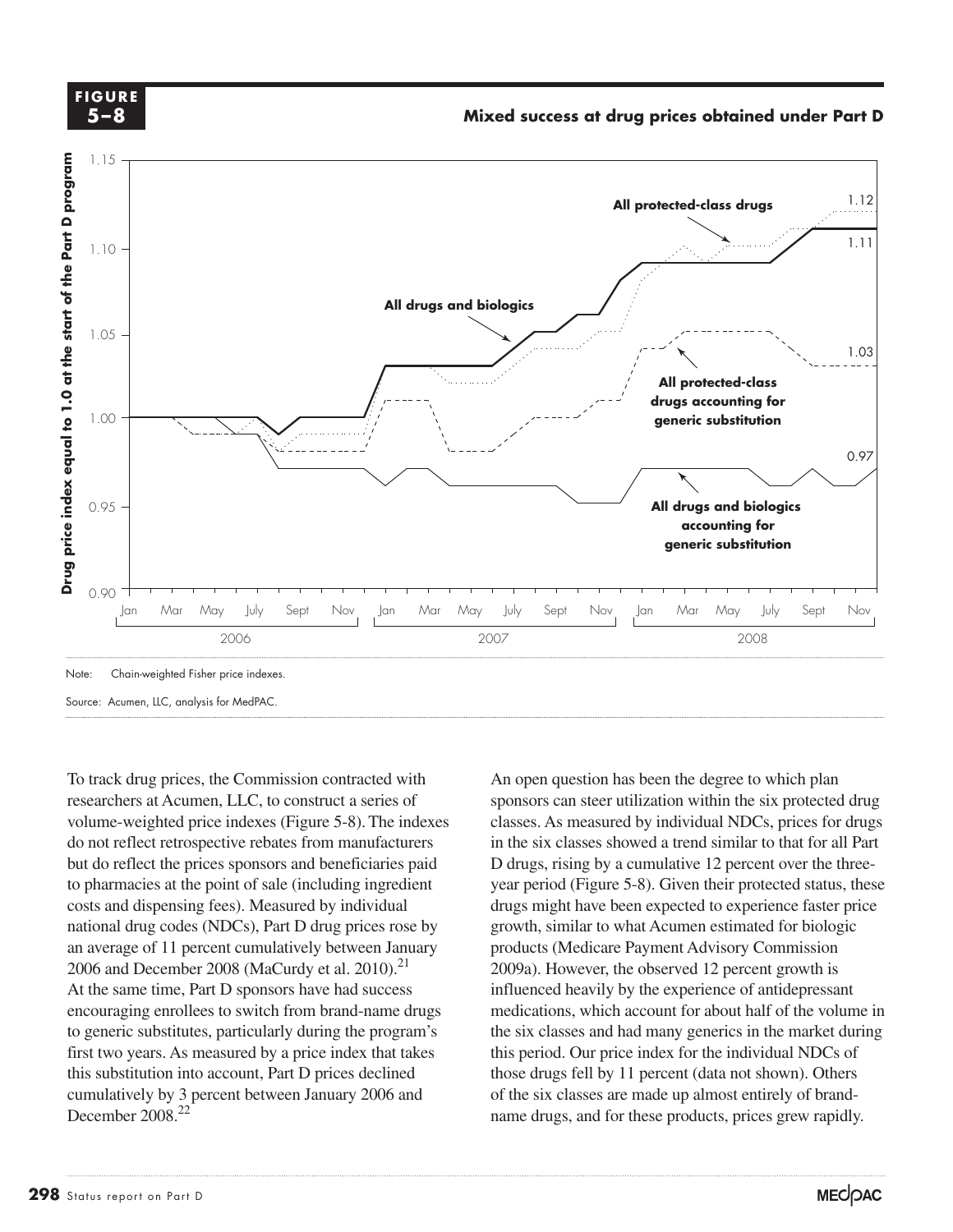#### **5 –3 Comparison of weighted average Part D premiums in 2009 and 2010**

|                          | 2009 enrollment<br>(in millions) | Average<br>*1009 premium | Average<br>2010 premium* | Percentage change<br>in average<br>premium |
|--------------------------|----------------------------------|--------------------------|--------------------------|--------------------------------------------|
| <b>PDPs</b>              | 16.6                             | \$35.08                  | \$37.67                  | 7%                                         |
| MA-PDs, excluding SNPs** | 6.2                              | 14.59                    | 13.99                    | -4                                         |
| $SNPs**$                 |                                  | 16.55                    | 21.68                    | 31                                         |
| All plans                | 23.8                             | 28.91                    | 30.52                    |                                            |

Note: PDP (prescription drug plan), MA–PD (Medicare Advantage–Prescription Drug [plan]), SNPs (special needs plans). Estimates are preliminary and subject to change. The PDPs and enrollment described here exclude employer-only plans and plans offered in U.S. territories. The MA–PDs and enrollment described here exclude employer-only plans, plans offered in U.S. territories, 1876 cost plans, demonstrations, and Part B-only plans.

\*Values for plans offered in 2009 reflect enrollment levels of those plans in February 2009. Values for plans offered in 2010 reflect enrollment levels of those plans as of January 2010. Note that January enrollment figures may not fully reflect all enrollment changes from the fall 2009 open enrollment period.

\*\*Reflects the portion of MA plans' total monthly premium attributable to Part D benefits for plans that offer Part D coverage. MA–PD premiums reflect rebate dollars (75 percent of the difference between a plan's payment benchmark and its bid for providing Part A and Part B services) that were used to offset Part D premium costs.

Source: MedPAC analysis of CMS landscape, bid, and enrollment data.

For example, Acumen's index for the individual NDCs of antineoplastic drugs grew by a cumulative 31 percent (data not shown). When protected-class drugs were grouped to take generic substitution into account more directly, their prices grew by a cumulative 3 percent over the three-year period. Despite the drugs' protected status, plan sponsors appeared to have had success at moving enrollees toward generics for these drugs. However, we expect that the drugs' protected status may keep plan sponsors from negotiating rebates from manufacturers in classes in which one brand-name drug can be a therapeutic substitute for another branded drug. We lack rebate information to test that hypothesis.

#### **Part D premiums: Average rose, but increases are smaller than last year**

At the time of publication, we estimated that Part D enrollees in 2010 are paying, on average, \$30.52 per month, up \$1.61 (6 percent) from 2009 (Table 5-3). In 2010, the average PDP enrollee pays about \$37.67 per month, or \$2.59 more (7 percent) than in 2009. As in past years, premiums for the most popular PDPs increased more than others, but, in general, premium increases were smaller for 2010 than they were in 2009.

The portion of MA premiums attributable to prescription drug benefits declined by \$0.59 (4 percent), with the average MA–PD enrollee paying \$13.99 per month. (This amount reflects MA–PDs' rebate dollars that come from the MA payment system. Many MA plan sponsors apply

rebate dollars to lower or eliminate their premium for Part D benefits. In 2010, about one-third of MA–PDs charge no additional premium for drug coverage after applying rebate dollars.) The drug benefit component of premiums for MA SNPs grew much more than for other types of MA plans, with average premiums increasing by 31 percent for 2010.

The estimates in Table 5-3 may somewhat overstate the average premium increase that Part D enrollees are experiencing in 2010, because they may not fully reflect how many beneficiaries changed plans. Because of our publication deadline, we used January 2010 data to develop the estimates in Table 5-3. However, that information may not capture final data on reassignments of LIS enrollees and beneficiaries who switched plans at the end of the open enrollment season.

For 2010, the average portion of an MA–PD plan's premium for Part D benefits (before applying rebate dollars from the MA payment system) is approximately \$12.50 less than the average PDP premium. Bids for both PDPs and MA–PDs make up the overall national average bid that CMS uses as the basis for setting program payments. To the extent that MA–PD bids are lower because of better care management and efficiency, they may reduce federal program spending somewhat for Part D. However, lower MA–PD bids may also reflect differences in coding practices for members' underlying conditions or plans' ability to attract healthier members.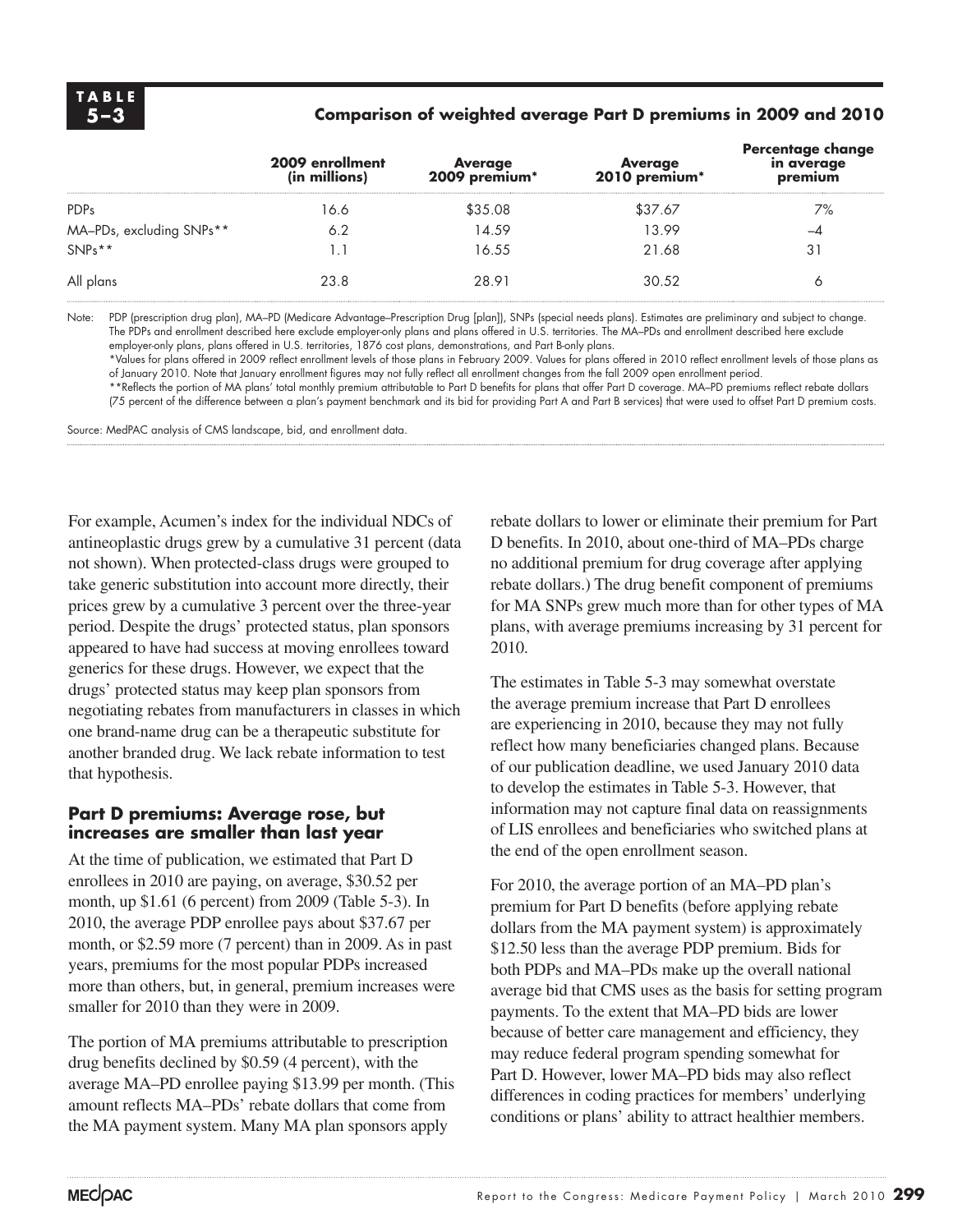![](_page_19_Picture_0.jpeg)

**Median cost sharing for a month's supply of drugs has risen Median cost sharing... FIGURE**

![](_page_19_Figure_2.jpeg)

Note: PDP (prescription drug plan), MA–PD (Medicare Advantage–Prescription Drug [plan]).

#### **Plans' cost-sharing requirements: Increased in 2010**

Although there is wide variation across plans, for 2010, cost-sharing requirements rose overall (Figure 5-9). Copay levels for the median enrollee in a PDP remained flat at \$7 per 30-day prescription for a generic drug but rose from \$37 to \$42 for preferred brand-name drugs and from about \$75 to \$76.50 for nonpreferred brands (Figure 5-9). **Meanwhile, median copays for MA–PD enrollees rose** to levels closer to copays charged by PDPs. For  $2010$ , higher coin the median enrollee in an MA–PD pays \$6 for a monthly ne median emonee in an MA-PD pays so for a month<br>supply of generic drugs, \$38 for preferred brand-name drugs, and \$79 for nonpreferred brands.

For 2010, the median enrollee in a PDP with a specialty tier faces 30 percent coinsurance for drugs in this tier, while the median MA–PD enrollee faces  $33$  percent.<sup>23</sup> From an enrollee's perspective, cost-sharing requirements for specialty-tier drugs can be high until the enrollee reaches Part D's catastrophic spending limit. In addition, under CMS's regulations, enrollees may not appeal

specialty-tier cost sharing as is permitted for other drugs, such as those on tiers for nonpreferred brands. Because drugs in specialty tiers are often used to treat serious chronic illnesses such as rheumatoid arthritis and multiple sclerosis, patients needing these drugs could face relatively high cost sharing for medications on top of significant outof-pocket costs for their medical care. From a sponsor's perspective, high-cost drugs may be used more widely than the evidence of their effectiveness supports, and higher coinsurance may temper their use. Moreover, if most of a sponsor's competitors use specialty tiers, it may be important to use a specialty tier to limit the risk and \$79 for nonpreferred brands. of attracting sicker enrollees taking very expensive drugs. Otherwise, those expensive drugs would be available for  $\frac{10}{10}$  the modification to  $\frac{1}{10}$ much lower copays. e and the set of  $\mathbf{e}$  $2v$ Generic 5 5 5 5 6 Preferred brand 26.7 29 30 30 38

## **Measuring plan performance in Part D**

CMS collects data about performance and quality of Part D plans to help it monitor sponsors' operations and

enter de la provincia de la provincia de la provincia de la provincia de la provincia de la provincia de la pr<br>Portugal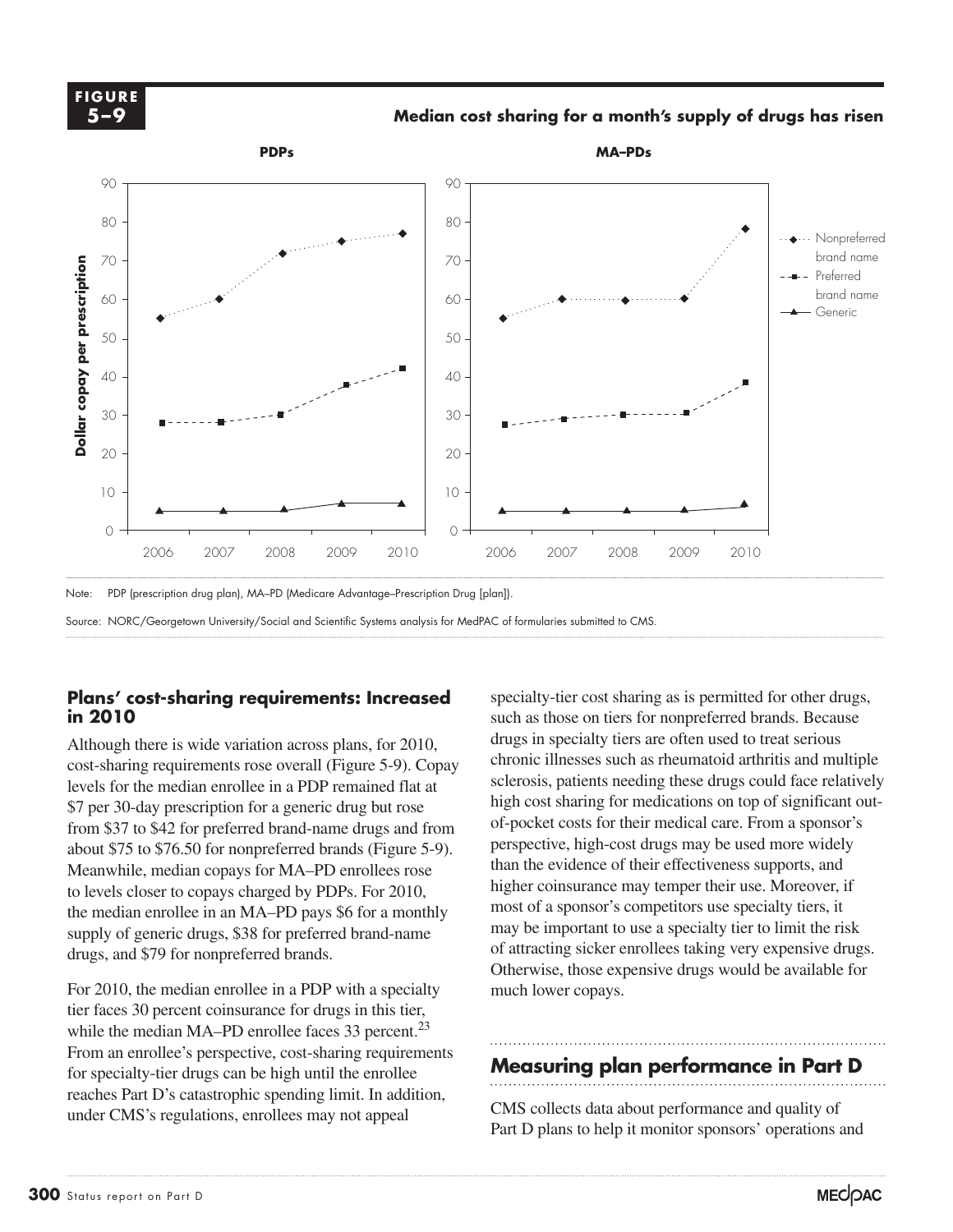help beneficiaries choose among plans. However, most of the quality measures relate to customer service and satisfaction more than patient safety and timely access to needed medicines. For 2010, CMS has changed its requirements for plans' medication therapy management programs (MTMPs), which are aimed at enrollees who take many prescription drugs.

## **Performance metrics for Part D**

CMS collects quality and performance data for plan sponsors from several sources—the Consumer Assessment of Health Providers and Systems survey, agency monitoring of plans, and data furnished by sponsors. The agency is also beginning to use claims information as another source.

CMS makes selected performance measures available on the Medicare Prescription Drug Plan Finder at www. medicare.gov to help beneficiaries evaluate their plan options during Part D's annual open enrollment season (Table 5-A4 in the [online appendix](http://medpac.gov/chapters/Mar10_Ch05_APPENDIX.pdf) to this chapter). For 2010, 19 metrics are grouped into four domains:

- drug plan customer service (seven measures);
- member complaints, members who chose to leave, and audit findings (four measures);
- member experience with drug plans (three measures); and
- drug pricing information and patient safety (five measures).

Two measures in the last domain relate to patient safety.<sup>24</sup> The first captures elderly members' use of drugs that have a high risk of side effects when there may be safer drug choices.25 The second is a measure of optimal treatment for diabetes patients.26 Other patient safety measures are under review by organizations of stakeholders that focus on quality measurement, such as the Pharmacy Quality Alliance, and CMS may adopt them once they have been validated and endorsed. None of CMS's measures that are currently available captures whether enrollees got their prescribed drug or an alternative therapy without undue delay.

CMS aggregates individual scores for each of the 19 measures on the Plan Finder into a 5-star system based on adjusted percentile rankings of sponsors; 5 stars means excellent performance and 1 star reflects poor performance. CMS presents star ratings that combine individual scores within each domain as well as a

summary ranking that represents overall performance. The distribution of PDP sponsor ratings ranges from 2.5 stars to 4.5 stars, while MA–PD sponsors range between 2.0 stars and 5.0 stars. Generally, LIS enrollees do not tend to be in plans run by sponsors with star ratings that differ systematically from those with more non-LIS enrollees (Figure 5-10, p. 302). Changes in the composition of the measures that CMS uses within its composite score make it difficult to compare plans' performance over time.

## **Changes for 2010 to Part D MTMPs**

Medicare law requires PDPs and MA–PDs to include programs aimed at improving medication use and reducing adverse events for beneficiaries taking multiple drugs. During the first few years of Part D, sponsors received little guidance on how these MTMPs should be designed. As a result, sponsors' programs differed on many dimensions—the number and type of conditions and prescriptions a beneficiary had to have to be eligible for the program, how beneficiaries were targeted and enrolled, the kinds of interventions provided, and the outcomes measured. Only a small percentage of beneficiaries have enrolled in MTMPs, and sufficient data do not yet exist to determine whether the programs have been increasing the quality of participants' pharmaceutical care (Medicare Payment Advisory Commission 2009b).

On the basis of a review of MTMPs that operated during Part D's first three years, CMS modified plans' requirements for 2010 (Centers for Medicare & Medicaid Services 2009c). Sponsors must target beneficiaries for enrollment at least quarterly and enroll them using an opt-out method only. MTMPs must provide interventions for both providers and enrollees, including an annual comprehensive review of medications in the form of a person-to-person consultation. Sponsors set their own eligibility criteria, but they may not require that beneficiaries have more than three chronic conditions, and the programs must target at least four of seven core chronic conditions.27

## **Policy issues**

 Two features of Part D's design are intended to give competing plan sponsors an incentive to manage growth in drug spending and bid low: (1) the prospect of enrollees changing Part D plans voluntarily if premiums grow too high and (2) the opportunity for their plan to be premiumfree to LIS enrollees. From the evidence on Part D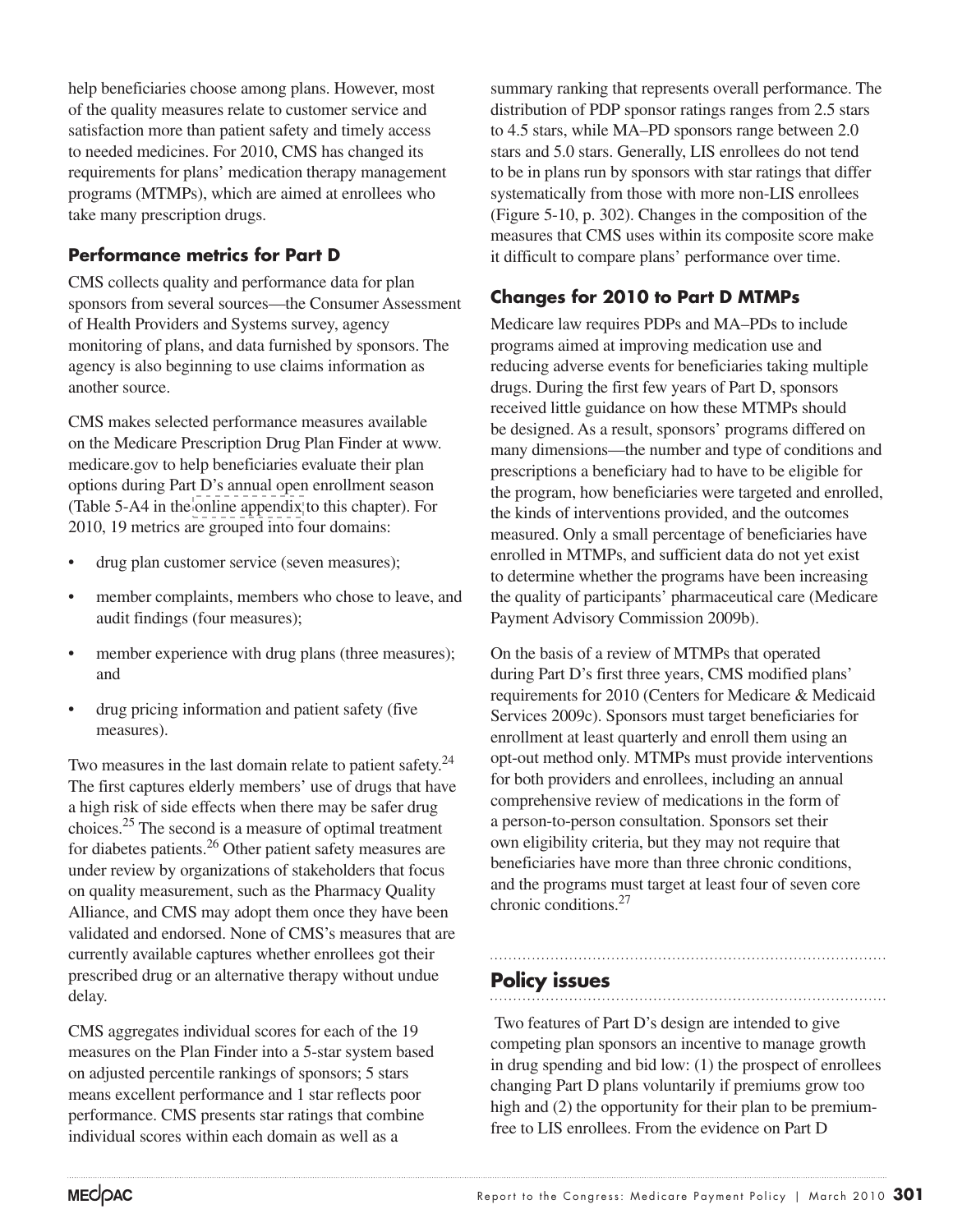**2009 LIS and non-LIS enrollment by plan sponsors' star ratings POPE**<br>**PDP** enterpreted the contract of the contract of the contract of the contract of the contract of the contract of

![](_page_21_Figure_2.jpeg)

Note: LIS (low-income subsidy), PDP (prescription drug plan), MA–PD (Medicare Advantage–Prescription Drug [plan]). Star ratings shown reflect a composite of 19 performance measures, where 1 star means "poor" and 5 stars means "excellent" performance. Sponsor scores are available for the 2010 version of the Medicare Prescription Drug Plan Finder tool available at www.medicare.gov.

reported for 2010 or the most recent year for which data are available, a number of policy issues emerge.

• Policymakers are ambivalent about beneficiary experiences with plan switching. Year-to-year changes in enrollment are part of the design of Part D: Plans that are able to manage drug spending and bid more competitively are supposed to be rewarded with more enrollment than plans that do not. Some analysts believe that too many LIS enrollees are reassigned each year to a different Part D plan, while others contend that too few non-LIS enrollees switch plans voluntarily. Concerns about LIS reassignees relate primarily to whether the change from one plan's formulary to another affects beneficiaries' adherence to their medicines. Early evidence suggests that there have not been many problems, but the issue needs further research. Concerns about non-LIS enrollees relate to their lack of switching, even in the face of

significant premium increases. Only about 6 percent of Part D enrollees have switched plans voluntarily  $e^{\frac{28}{2}}$  A greater willingness among enrollees to switch plans would make the incentives to bid low more credible to plan sponsors and help to keep growth in beneficiary premiums and program spending in check. Less among emonces

Several factors related to Part D spending deserve Filieve that too many LIS enrollees are reassigned<br>
• I had to manually draw tick manually draw tickets when I changed any data they kept reserve they kept reserve they kept resetting when I changed any data. single largest component of Part D program spending. ntend that too few non-LIS enrollees switch plans A related concern is growth in spending for drugs and biologics that have few therapeutic substitutes, some of which are used disproportionately by LIS enrollees. The LIS population tends to be sicker, on average, and access to medications is critically important to help manage their conditions. The extra subsidies for obtaining prescription drugs that Medicare provides to low-income enrollees may help them avoid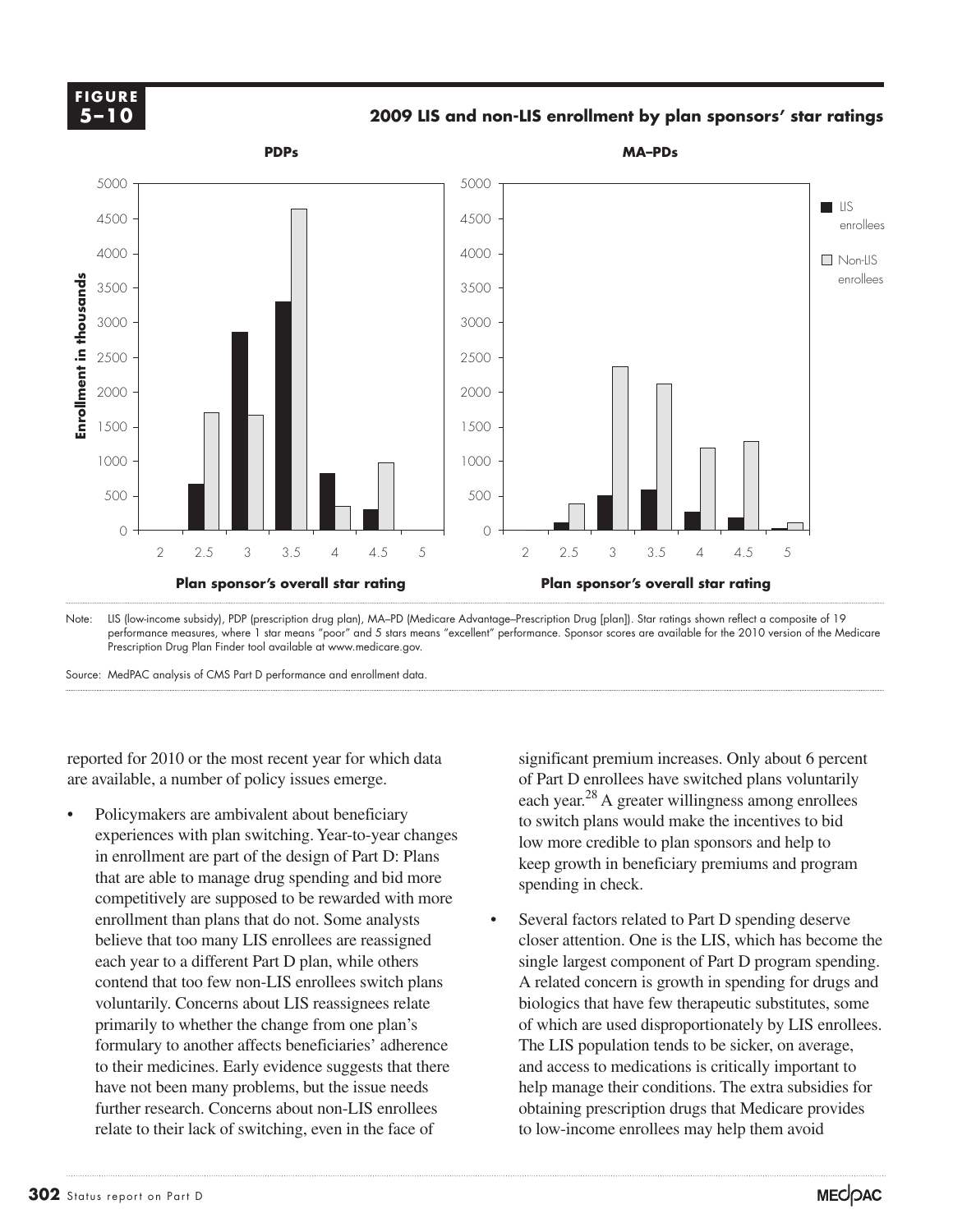exacerbating a medical condition that could otherwise lead to greater disability, greater use of other medical services, and higher Medicare spending. At the same time, fast growth in program spending for Part D's individual reinsurance reflects, in part, the difficulty of negotiating discounts and rebates for higher priced drugs. Also, for some drugs, there is questionable evidence about the appropriateness of therapies for certain beneficiaries. For the future, the Commission may explore ways to encourage greater use of generics and therapeutically equivalent products by LIS enrollees when providers believe it is medically appropriate to do so.

• The Commission is also concerned about the appropriateness and quantity of prescriptions used by beneficiaries. While on average Part D enrollees take three or four medications regularly, a considerable

number take more, sometimes many more. In the past, the Commission has reported that Part D plans' MTMPs were inconsistent across plans and CMS lacked the outcome data needed to assess their effectiveness (Medicare Payment Advisory Commission 2009b). CMS has taken steps to set standards and to require sponsors to report data regularly so that the agency can evaluate MTMPs. Regular reviews of patients' drug regimens may help providers evaluate how well beneficiaries are tolerating multiple medications and adhering to appropriate therapies. We will continue to monitor whether plans' MTMPs are meeting this goal. In addition, the Commission may consider ways to shore up evidence on the effectiveness of drug and biological therapies for elderly patients and for beneficiaries with multiple comorbidities. ■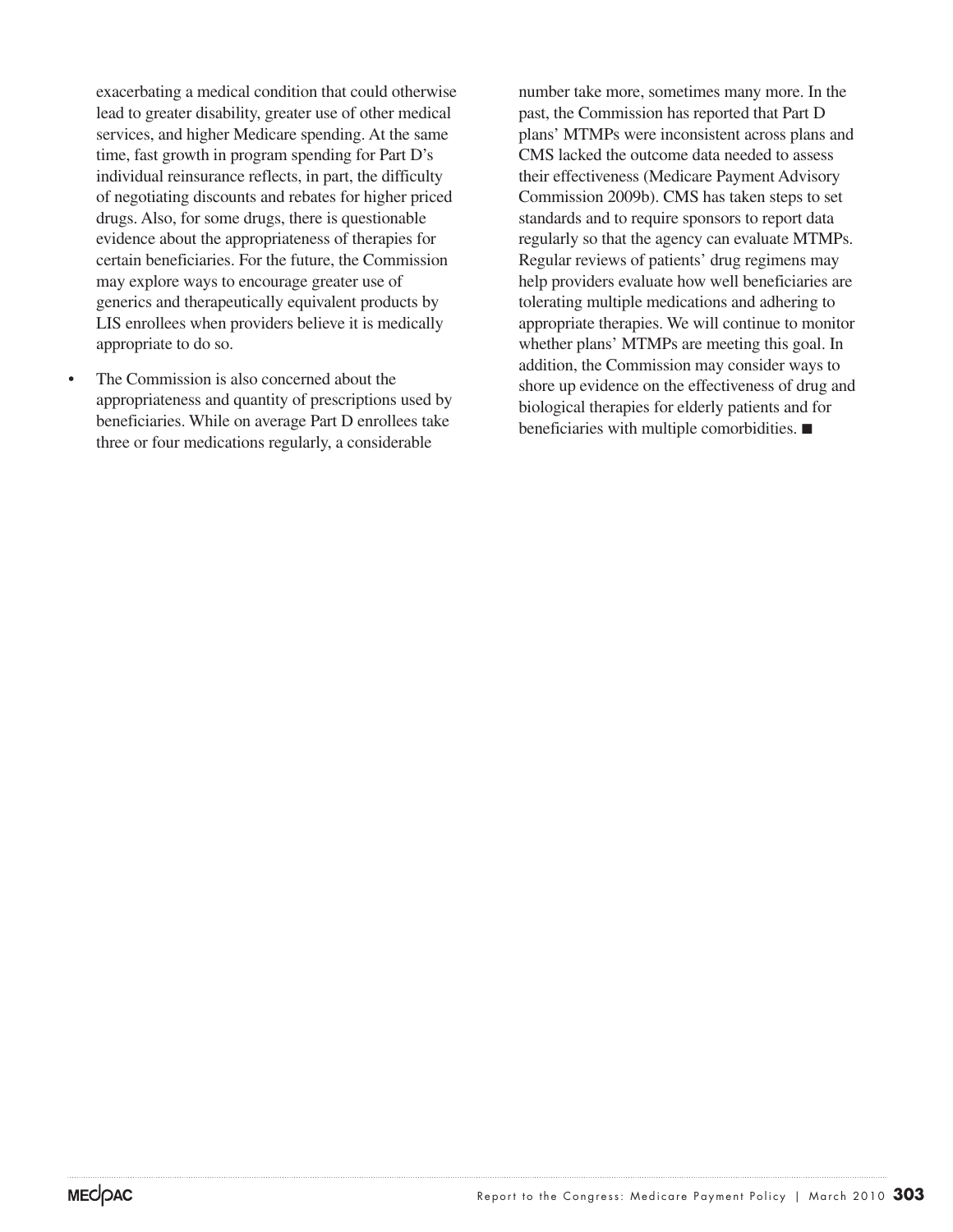# **Endnotes**

- 1 The share of Medicare beneficiaries enrolled in Part D plans grew slightly from the time the program began in 2006 to 2009, from 55 percent to 59 percent. Expanded enrollment in MA–PDs accounts for most of the growth.
- 2 If an employer agrees to provide primary drug coverage to its retirees with an average benefit value that is equal to or greater than Part D (called creditable coverage), Medicare provides the employer with a tax-free subsidy for 28 percent of each eligible individual's drug costs that fall within a specified range of spending.
- 3 Specifically, SSA no longer considers the cash value of life insurance policies when evaluating assets, nor does it count assistance provided by others for household expenses as income.
- 4 Medicare allows insurers to offer two types of plans that have the same average benefit value as the defined standard benefit. The first type, which CMS calls actuarially equivalent, uses the same deductible as the defined standard benefit but has different cost sharing during the plan's initial coverage phase. The second type, called basic alternative, allows insurers to use a lower deductible than the defined standard benefit, different cost sharing, and a modified initial coverage limit. Because they have the same average benefit value as the defined standard benefit, in this chapter we refer to both types as actuarially equivalent benefits.
- 5 Sponsors can enhance benefits in other ways as well—for example, covering drugs not allowed under basic Part D benefits, such as weight-loss medications and over-thecounter products. In the first few years of Part D, a handful of PDP sponsors offered products that covered some brand-name and generic drugs in the coverage gap. However, those plans attracted beneficiaries with relatively high drug spending and the plans experienced financial losses. In the following years, nearly all affected sponsors withdrew those products from the market.
- 6 The reduced numbers of PDPs reflect in part the continuing effects of consolidation among plan sponsors. For example, UnitedHealthcare and PacifiCare merged in 2006. Under CMS guidance, the organization was required to reduce its combined number of plans over a three-year period. Similarly, Universal American acquired MemberHealth in 2007.
- 7 Consider, for example, the case of paroxetine, an antidepressant also known under the brand-name Paxil®. Antidepressants are one of six protected therapeutic classes in which plans must cover all or substantially all drugs. By conducting the analysis at the level of chemical entities, plans are credited with including paroxetine on their formulary

when they list the generic version (paroxetine hydrochloride), even if they do not list Paxil, the continuous release version Paxil  $CR^{\circledR}$ , or the brand-name drug Pexeva<sup>®</sup> (paroxetine mesylate) manufactured by a different company.

- 8 For purposes of this analysis, our contractor grouped plandesignated tiers into analytical tiers that were comparable to each other. For example, a plan might have two tiers that use 25 percent coinsurance each within their formulary. Since their cost sharing is the same, our analysis would combine these tiers into one group.
- 9 For 2006, CMS did not set criteria for placing drugs in a specialty tier. However, for 2007, CMS defined specialty tiers more clearly: Only Part D drugs with negotiated prices that exceeded \$500 per month could be in a specialty tier. Since 2008, only drugs with prices that exceed \$600 per month may be in a specialty tier.
- 10 The most common variations are plans that use one generic tier and one tier for brand-name drugs (i.e., they do not distinguish between preferred and nonpreferred brands), plans that use two generic tiers (e.g., value generics and nonpreferred generics at higher cost sharing), plans that use three tiers for brand-name drugs (e.g., they include a "value brand" tier with lower cost sharing than preferred brands), and plans with a separate tier for nonspecialty injectable drugs.
- 11 Prior authorization refers to requirements for preapproval from a plan before coverage. Quantity limits refer to a plan limiting the number of doses of a particular drug covered in a given time period. Under step therapy, plans require the enrollee to try specified drugs before moving to other drugs.
- 12 The MA–PD value here excludes SNPs, which are made up primarily of enrollees with certain characteristics in common, such as being dually eligible for Medicare and Medicaid, residing in a long-term care facility, or having a specified chronic condition. Enrollees in SNPs tend to have much tighter formularies than beneficiaries in PDPs or MA–PDs. In 2010, the average SNP enrollee's plan lists 75 percent of all reportable chemical entities.
- 13 For 2010, CMS introduced a new reference file that defines the set of drugs for which sponsors must report on plan coverage. Although results for 2010 formularies are not strictly comparable to those in prior years, the change does not significantly affect the findings.
- 14 In 2007 and 2008, CMS used its general demonstration authority to phase in a weighting system based on each plan's total enrollment. Under the same demonstration, CMS carried out a "de minimus" policy: Plans with premiums within \$1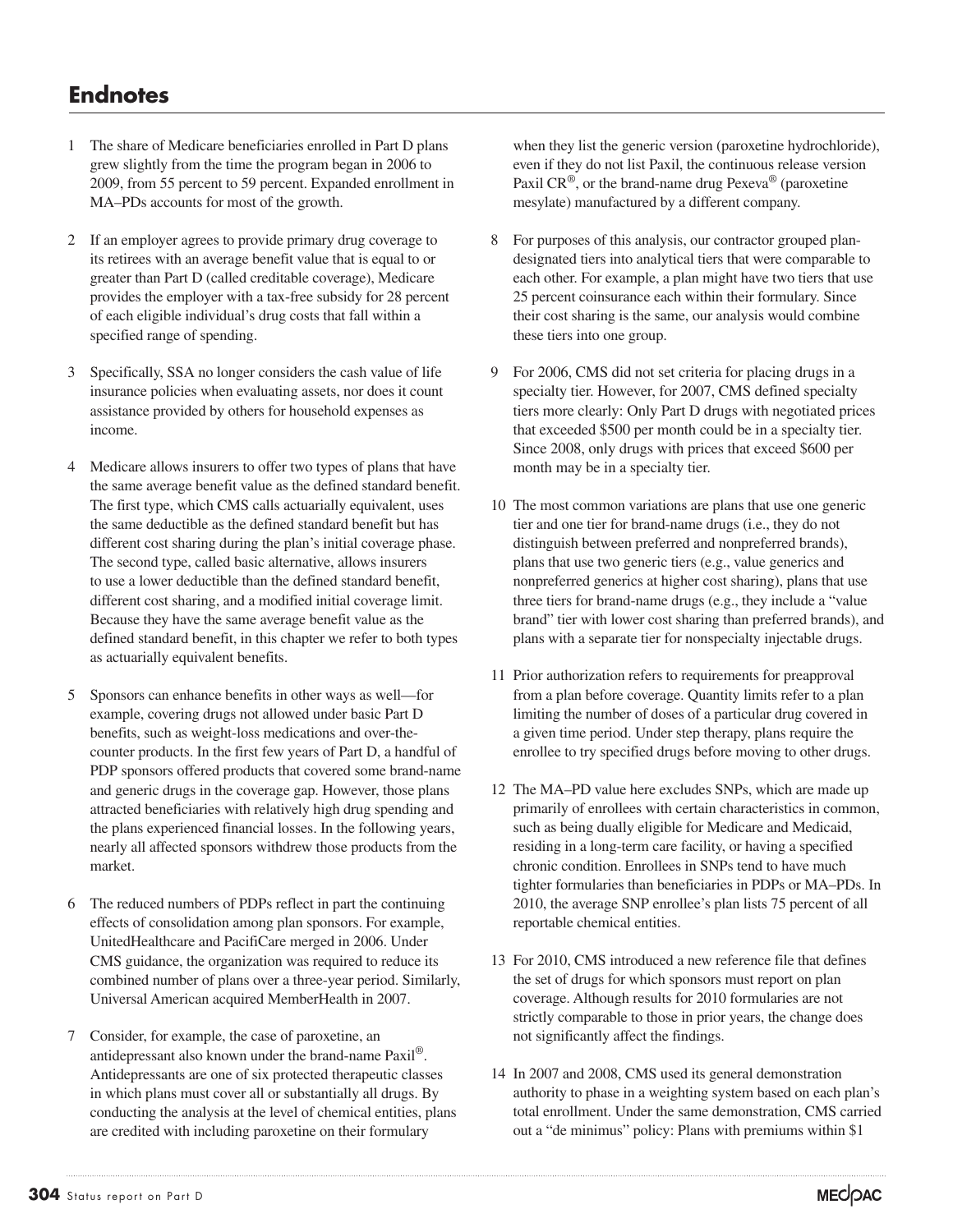or \$2 of their regional threshold remained premium-free to LIS enrollees, but those plans were ineligible to receive newly assigned enrollees. CMS discontinued the demonstration in 2009.

- 15 Most LIS enrollees pay no premiums, but those with incomes between 135 percent and 150 percent of the federal poverty level pay a portion of their plan's premium.
- 16 Specifically, CMS began weighting plan premiums by their numbers of LIS enrollees rather than by plans' total enrollment. A reason for this approach was concern that, in areas where MA–PDs hold large shares of enrollment, the ability of MA–PDs to reduce their drug premiums with "rebate dollars" from the MA payment system would lead to lower regional thresholds and fewer PDPs with premiums below those thresholds. On average, MA–PDs have fewer LIS enrollees than PDPs and PDPs tend to have higher premiums; thus, the hope was that weighting premiums by LIS enrollment would tend to raise regional thresholds. However, the relative influence of MA–PD plans varies around the country. For example, more than half of Arizona beneficiaries who receive the LIS are enrolled in MA–PDs, compared with just 2 percent in the Maine–New Hampshire region. In approximately nine PDP regions, 20 percent or more of LIS recipients are enrolled in MA–PDs.
- 17 Direct subsidy payments for LIS enrollees are risk adjusted to reflect their higher average drug spending.
- 18 Exceptions include plan sponsors that own and operate their own pharmacies.
- 19 A provision of the Medicare Improvements for Patients and Providers Act of 2008 requires CMS to codify and, if appropriate, increase the number of protected classes. CMS is working on this process and some groups have requested inclusion of additional drug classes. For example, one manufacturer has suggested that drugs used to treat multiple sclerosis be considered a protected category.
- 20 Sponsors may, however, use prior authorization for protectedclass drugs to establish whether Part B or Part D should pay for the drug.
- 21 By individual NDC, we mean prices across the exact same code that identifies the drug's labeler, drug, dosage form, strength, and package size. Because each specific drug often is available in different dosages, strengths, and package sizes, the same drug typically has many different NDCs.
- 22 For this index, Acumen grouped NDCs that are pharmaceutically identical, aggregating prices across trade drug names, manufacturers, and package sizes. As a result, brand-name drugs are grouped with their generics if they

exist, and the median price more closely reflects the degree to which market share has moved between the two.

- 23 Sponsors must limit cost sharing for specialty-tier drugs to no more than 25 percent of the negotiated price within the benefit's initial coverage limit. However, they may use higher coinsurance to help maintain actuarial equivalence to basic benefits—for example, in a basic plan that has no deductible or in one with a deductible that is lower than the defined standard benefit's deductible.
- 24 Other Part D performance measures are available but not on the Plan Finder. For example, each sponsor's generic dispensing rate is shown on the agency's website. Similarly, CMS posts other measures to its site that are still under development, are duplicative, or are limited by a small sample size. Among them, two are related to patient safety: a measure of drug–drug interactions and another of diabetes medication dosing. At CMS's Patient Safety Analysis website, which is available only to CMS and plan sponsors, sponsors can track their patient safety measures monthly and get more detailed information.
- 25 This measure calculates the percentage of Part D enrollees age 65 or older who filled at least one prescription for a drug with a high risk of serious side effects in the elderly. The measure was first developed by the National Committee for Quality Assurance through its Healthcare Effectiveness Data and Information Set and then adapted and endorsed by the Pharmacy Quality Alliance.
- 26 This measure evaluates whether patients who are under treatment for diabetes (identified by claims for insulin or oral antidiabetic medicines) and who receive an antihypertensive medication also receive an angiotensin-converting enzyme inhibitor or an angiotensin receptor blocker medication.
- 27 Core chronic conditions include hypertension, heart failure, diabetes, dyslipidemia, respiratory diseases, bone disease and arthritis, and mental health. Sponsors cannot set the use of more than eight Part D drugs as a criterion for eligibility. For 2010, CMS also lowered the dollar threshold of expected drug costs that sponsors use as another eligibility criterion from \$4,000 to \$3,000 and expanded plans' reporting requirements. For each enrollee in the plan's MTMP, sponsors must report the number of medication reviews completed, the number of prescriber interventions, and any resulting changes in therapy. The agency and its contractors will monitor and evaluate plans' MTMPs.
- 28 This proportion is similar to that in the Federal Employees Health Benefits (FEHB) program. However, unlike in FEHB, the decision to switch Part D plans does not affect the physician providers that the enrollee may see.